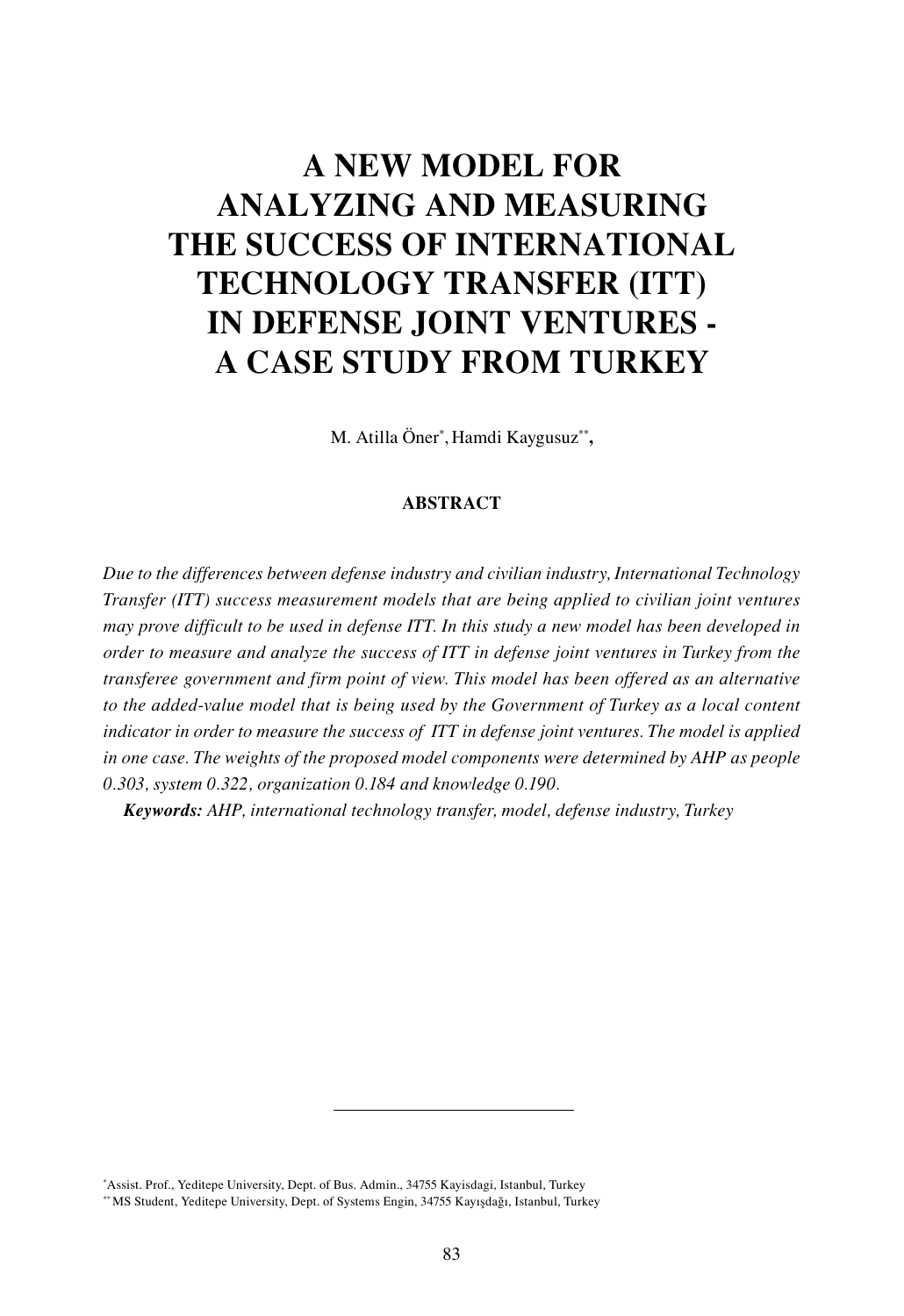#### **1. INTRODUCTION**

The accelerated technological change has become a fact and will continue to challenge industrial and societal development in the 21st century [1]. Technology is becoming more important and necessary than that of past day by day. One of the main reasons of technology adoption is the globalization of the world. As the world globalizes, the science and technology also globalize. The globalization of science and technology describes the international technology transfer (ITT) process beyond the borders of nations. The concept of globalization of technology results with ITT.

Due to the differences in the technological levels of countries, they may be classified as developed, developing and underdeveloped. There is always a technological gap between these countries. Transfer of technology aims to close this gap [2, 3]. Sharif [4] actually prefers to use the term "technology transaction or exchange" in place of "technology transfer" in order to avoid "misunderstanding" and "unnecessary north-south polarization".

The underdeveloped and developing countries are willing to obtain high technologies through ITT with the goal of improving their technological infrastructure. The acquisition of technology takes place in one of the technology transfer modes such as license, joint venture, foreign direct investment, franchising, etc. ITT is a very complex process because the investment sizes, the infrastructures of firms, the phases of product life cycle (PLC), the aims of firms, the phases of technologies, the nature of contracts and types of transferee and transferor are all different in each ITT process. In such an environment it is very difficult to measure the success of ITT.

In this study a new methodology has been developed in order to measure and analyze the success of ITT in defense joint ventures in Turkey from the transferee government and firm point of view. The next section reviews literature on international technology transfer. Section 3 introduces and evaluates the current international technology transfer model used in defense joint ventures in Turkey. Section 4 gives the methodology of the present study. The new proposed model is given in Section 5. Section 6 gives the model application and discussion of results.

# **2. LITERATURE REVIEW**

The vast literature on international technology transfer may be grouped and discussed under different headings.

#### *Pre-ITT success approach*

Pre-ITT term has been used for the period before signing the deal of ITT. In this period "partner selection" assessments, "possible transfer returns and costs" assessments, assessments of "manufacturing fitness for technology transfer", "gap" assessments etc. are performed in order to decide ITT [5, 6, 7].

The literature review on pre-ITT success approach focuses on ''assessment of relative cost and feasibility of ITT'' that is based on four criteria [8]:

1. The complexity of product and production of techniques being transferred

2. The transfer environment in the transferor and transferee countries

3. The absorptive capabilities of the transferee

4. The transfer capability and profit maximization strategy of transferor.

Among the four criteria listed above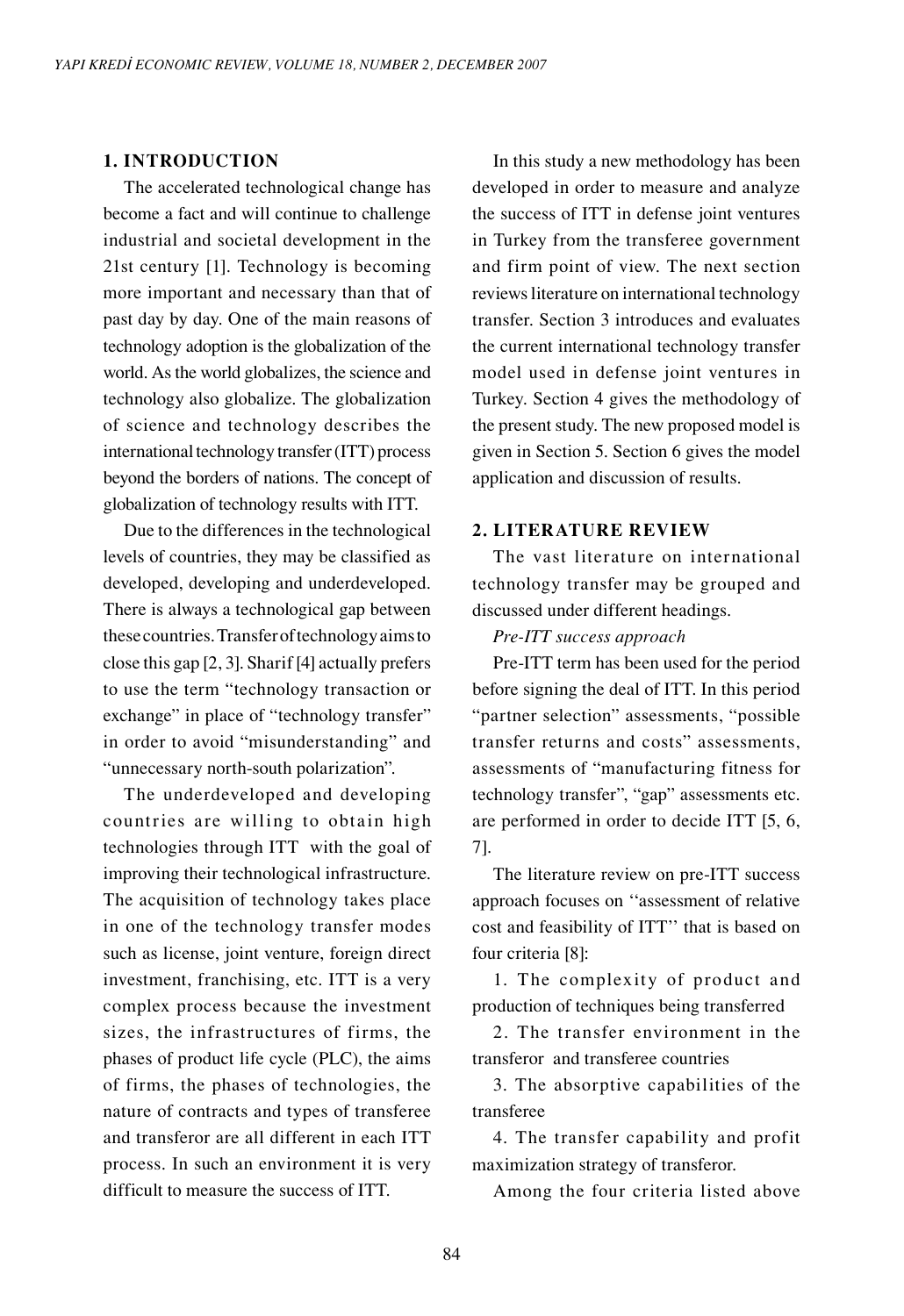''*assessment of the absorptive capabilities of transferee*'' seems to be the hardcore issue of the Pre-ITT period that is substantially based on forecasting and foreseeing the future. Capacity to assimilate advanced technology is generally described as the combination of [9]:

1. The capacity to recognize what can be transferred directly and what might be adapted for transference

2. Adapting advanced technology for application in the transferee's economy

3. Restructuring the context of operations to provide a more hospitable environment for the advanced technology.

#### *Negotiation success*

Negotiation by two sides to affect the items of deal in their favor is a key issue in ITT. Some authors believe that a successful ITT can be achieved through a negotiation phase executed successfully between transferors and transferees although transferors seem to be the advantageous ones [5, 10, 11]. However, this phase should not be considered independently. If the Pre-ITT assessments are evaluated precisely, and the prerequisites are foreseen wisely, the negotiation phase is to be achieved successfully.

Negotiation process is generally conjured up as a dialog in order to influence the other party, using the power in each party's hands. As mentioned above, the most powerful resource is the 'technology that is to be transferred'. Transferor firm will have great haggling power if it is capable of providing the transferee firms with [11]:

1. An export channel

2. Hard currency earning potential

3. A technology that is not locally available

4. An ITT channel that has more advantages than others

5. A reasonably priced technology

6. A long term arrangement that can feed technological enhancements

7. A prestigious brand name

8. Prior experience in ITT

On the other hand transferee firm has a strong haggling position when [11]:

1. It has strong technological absorption capability

2. It has strong domestic marketing capability and reputation.

3. It is a big user of product produced by supplier firm

4. It has a convenient geographic location or access

5. It has a direct contact in a governmental agency

6. It is profitable

7. It has a strong position in the procurement of local raw material

8. It is not a direct competitor of the supplier firm

9. It can provide the transferor firm with complementary technology

10. It has strong ties to a financial institution.

It's a well-known fact that the success of ITT activities in each phase of ITT is heavily influenced by the extent of personal contact and mutual respect between the groups involved [12].

Literature review shows that negotiation phase is full of traps among the complexity fashioned by problems related with copyrights, royalties, rentals on equipment, technical assistance, know-how, off-set, barter, management contracts, donations, unilateral transfers, loans, ITT modes and balance of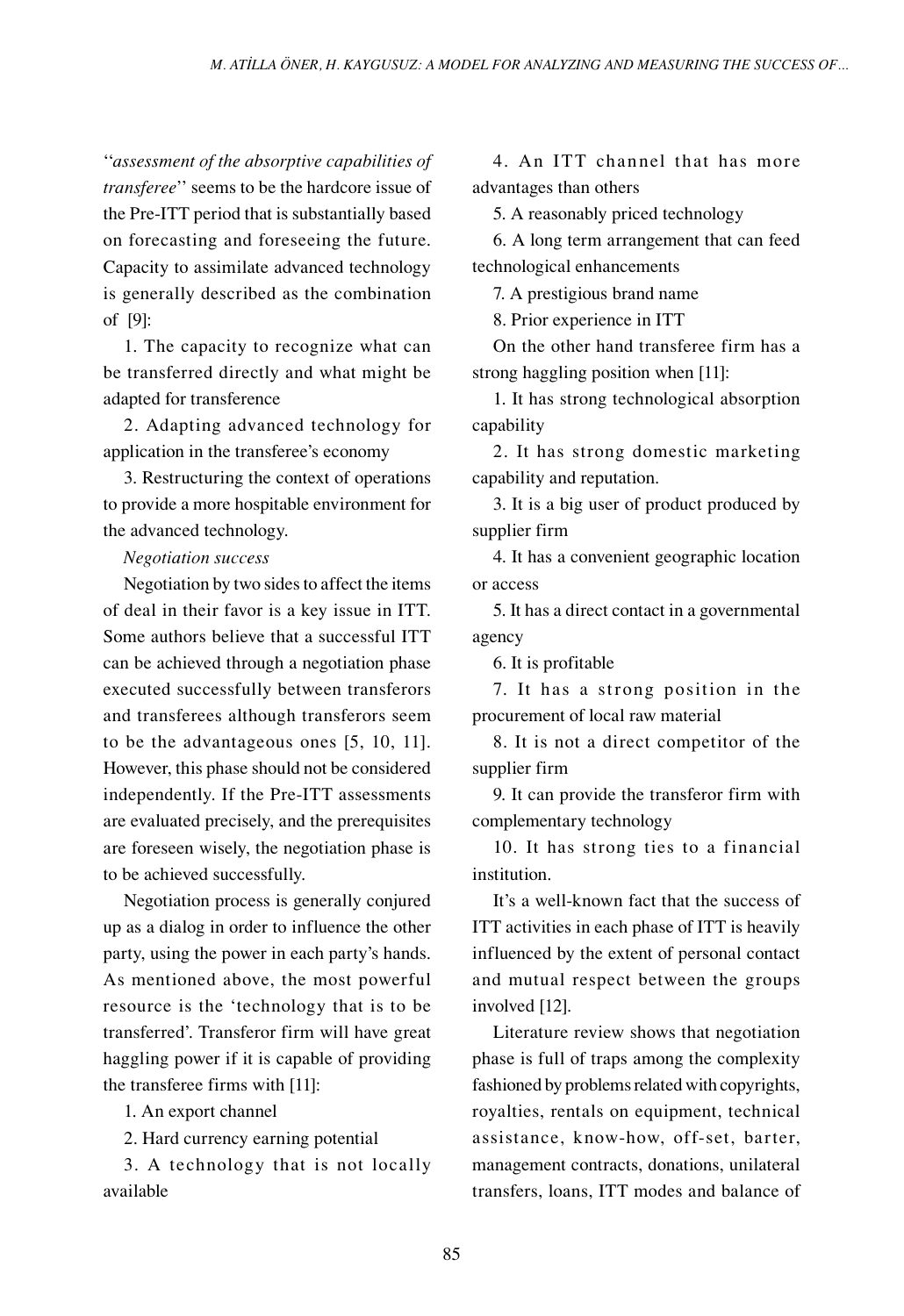payments. Most of the developing countries having huge budget deficits acknowledge that these deficits are because of ''the flaws in the transaction period of ITT'' [13].

*Implementation success approach* 

Implementation is the period that starts after signing the deal. The success of ITT during the ongoing ITT process is generally assessed by the transferee country based on the degree of *localization of technology* or *product* especially in defense industry.

Localization term so far has been used for the localization of material forming the product.

In fact, the most frequently used variables in the technology studies were the "degree of mechanization, flexibility, operationality of sub-goals and the amount of technical knowledge required by the job". More recent studies have been classified according to whether technology is operationally defined in terms of materials, operations, or knowledge [14].

*Success approach of transferor and transferee firms*

ITT success can be thought both from the point of view of transferee and transferor firms. The success indicators of ITT changes according to benefits transferor and transferee firms.

Literature review on success of ITT from transferor and transferee firms shows that 'success' can be reached through having an 'effective business organization' (private or governmental) while overcoming the barriers listed below[15]:

1. Demand barriers (There may not be sufficient demand to national production)

2. Capital barriers (Local producers may not have or be able to obtain the capital to utilize the technology)

3. National resource barriers (a nation's commercially-developed natural resources may be inappropriate for effective utilization of technology)

4. Labor-cost barriers (Low labor cost relative to the other costs may discourage the application of a particular technology)

5. Technological barriers (Local producers may not have the skills or education to absorb the incremental technological know-how)

6. Scale barriers (Foreign producers may have economies of scale that cheapen costs vis-à-vis host nation producers; without government protection, national producers may have no possibility of meeting foreign competition)

7. Infrastructure barriers (There may not be sufficient supporting services or complementary techniques to warrant diffusion)

8. Cultural barriers (There must be values and norms of behavior conducive to the absorption of technology)

9. Language barriers that can slow technology absorption.

The transfer of technology between transferor and transferee firms evolves in three phases and clearly last phase – the phase of learning how to learn as well as to use what others have learned is quite different and difficult from the earlier phases and costly to achieve [16]:

1<sup>st</sup> step : Material transfer

2nd step : Design transfer (transfer of design, blueprints, and the ability to manufacture the new product in the recipient country)

 $3<sup>rd</sup>$  step: Capacity transfer which occurs when the capacity to adopt the new item to local conditions is transferred.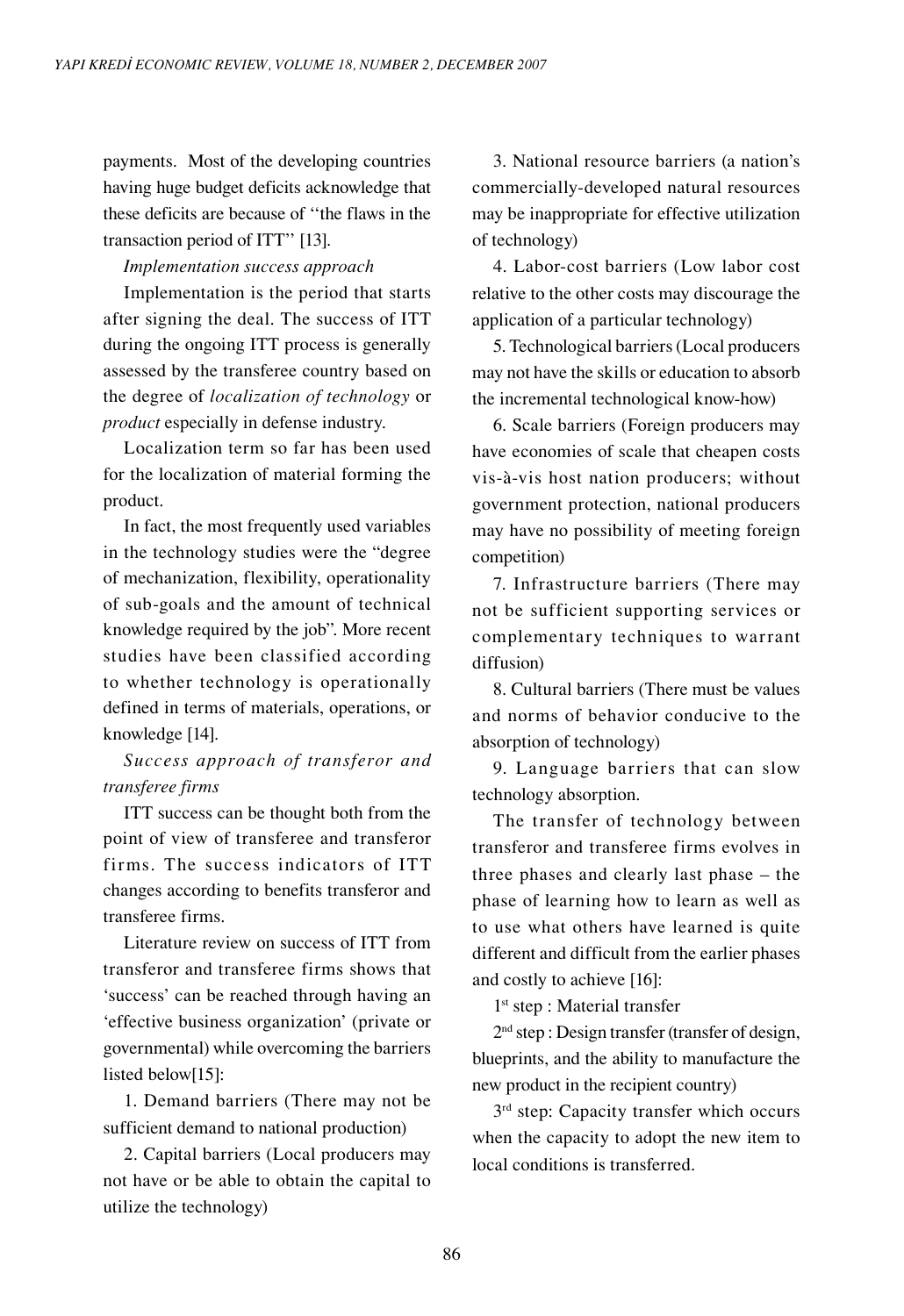*Government's success approach*

From the transferee government point of view (especially in defense industry) implementation period requires fulfilling the 'controlling' responsibility of government after signing the deal. Transferee government's carte blanche of controlling entails fulfilling the negotiation terms by two sides throughout the process of ITT although the word of 'audit' sometimes annoys transferor and transferee firms which have already 'close' relations with each other.

The success indicators change in all phases of ITT according to benefits of the transferor and transferee government. The transferee government's benefits focus on these items [10, 17]:

1. Reduced energy consumption

2. Contribution to local technology or energy efficiency of the production

3. Job creation in the country

4. Foreign currency savings, eventual earning, exportation.

5. Performance of the product

6. Localization of technology

7. Investment increase of the transferor

8. Minimum dependence on foreign companies and countries, technical independence

9. Decreased control of transferor over the ITT process

10. Non-existence of political threats of the transferor country

11. Commitment to contracts

The above review proves the multidimensionality of international technology transfer. In the next section, we will briefly examine the nature of defense industry and the existing model for international technology transfer in Turkish defense ministry.

# **3. DEFENSE JOINT VENTURES IN TURKEY**

#### *3.1. Nature of defense industry*

The civilian industry and defense industry are different from each other because of the differences between the market of defense industry and civilian industry. These differences are listed in Table 1.

Because of these differences in these two markets, ITT in defense industry shows different features from the civilian industry. On the other hand, transferor government's expectations from defense-oriented ITT focus on these items [8]:

1. Political effect and control

2. Strategy of expanding market

3. Cheap labor force in the recipient country.

Although some theorists argued that ITT affects the transferor country's economy negatively, in terms of overall benefits, employment and lead, recent studies, however, indicated growing support for the notion that ITT benefits the transferor country economically and technically through gaining access to the world's scientific and technical capacity. Furthermore other studies also claimed that technology leakage during ITT process had no adverse effect on competitiveness of transferor countries [19]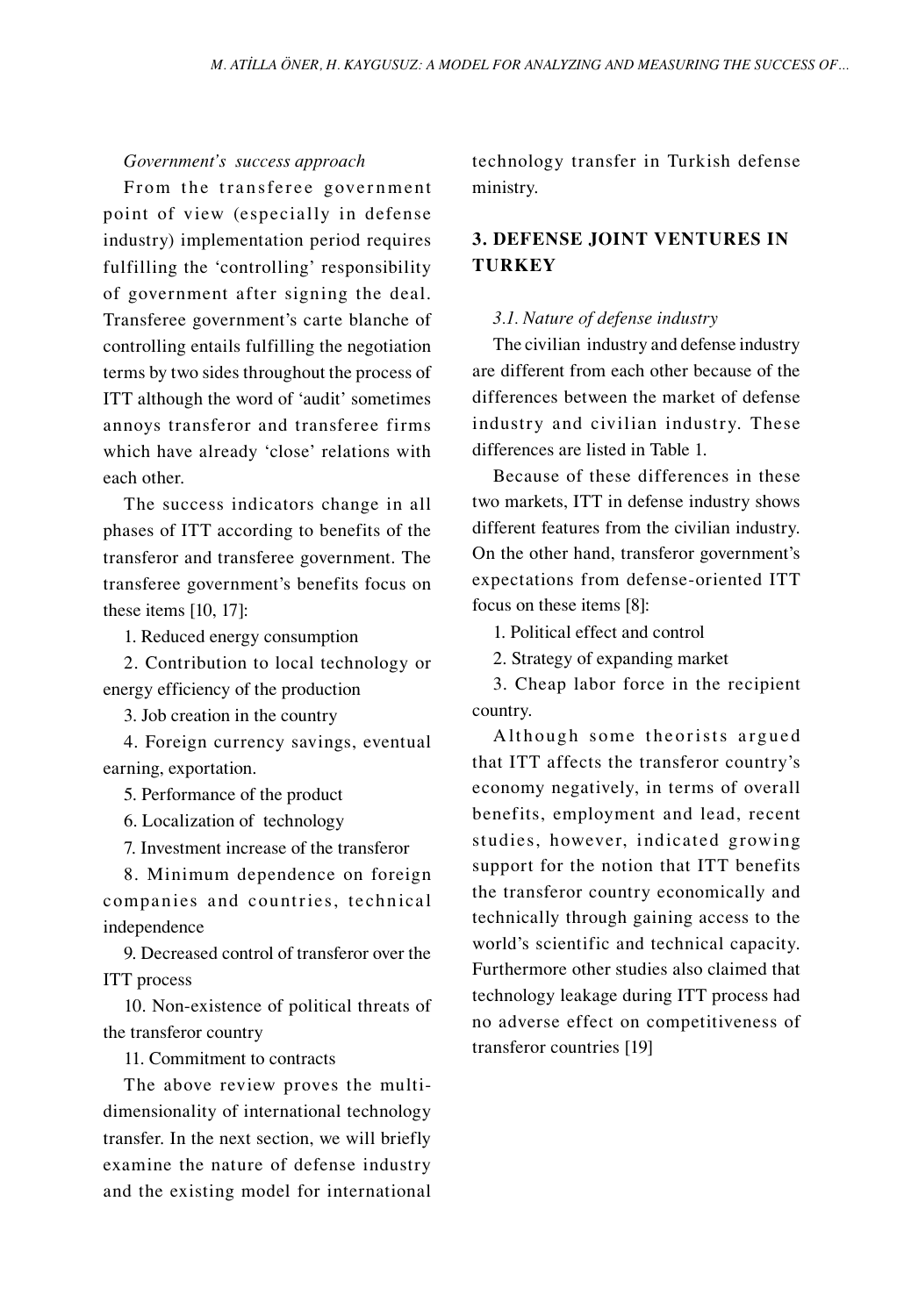### **TABLE 1: DIFFERENCES BETWEEN CIVILIAN AND DEFENSE MARKET [18]**

| <b>CIVILIAN MARKET</b>                                              | <b>DEFENSE MARKET</b>                                                                                  |
|---------------------------------------------------------------------|--------------------------------------------------------------------------------------------------------|
| There are too many firms.                                           | There are a few firms. These are<br>usually large in size.                                             |
| Prices are determined based on<br>marginal costs                    | Prices are determined based on total<br>costs.                                                         |
| Prices are determined based on<br>marginal benefits.                | Prices are determined based on<br>required military performances                                       |
| Market reaches the balance<br>steadily.                             | There may be unsteady attitudes in<br>the market                                                       |
| There are no governmental<br>restrictions.                          | Decision maker is government                                                                           |
| The volume of market is<br>determined by the seller or<br>customer. | The volume of market is determined<br>by government through laws.                                      |
| There are too many customers.                                       | There is a single customer, that is,<br>government.                                                    |
| Sellers develop new products based<br>on potential market analysis. | Customer defines its needs. Then<br>seller initiates product development<br>and production activities. |

Transferee government's expectations from defense-oriented ITT focus on the term of "localization of technology" because of the following reasons [8]:

1. To close the gap

2. To take the measures in case of embargo, in other words, will of self sufficiency in technology.

3. To prevent the capital flow to foreign countries.

# *3.2. Current ITT Model*

Turkish Defense Industry is an industry in which ITT is taking place according to International Defense Industry Model rather than Self-Sufficient Industry Model. The ITT affairs of Turkish Defense Industry are being

executed by Undersecretariat for Defense Industries (SSM) on behalf of the Turkish Government. Weapon production system of Turkey includes mostly joint-enterprise groups. Weapon system production of Turkey is being executed according to Joint-Enterprise Group Model (Figure 1).

According to Joint-Enterprise Group Model, Turkish Prime Contractor (TPC) is generally the joint venture which is responsible for all activities of the jointenterprise group. The relationships between TPC, Turkish main subcontractors, licenser, government of licenser, SSM, local and foreign suppliers and Turkish army have been demonstrated in Figure 1.

According to Joint-enterprise group model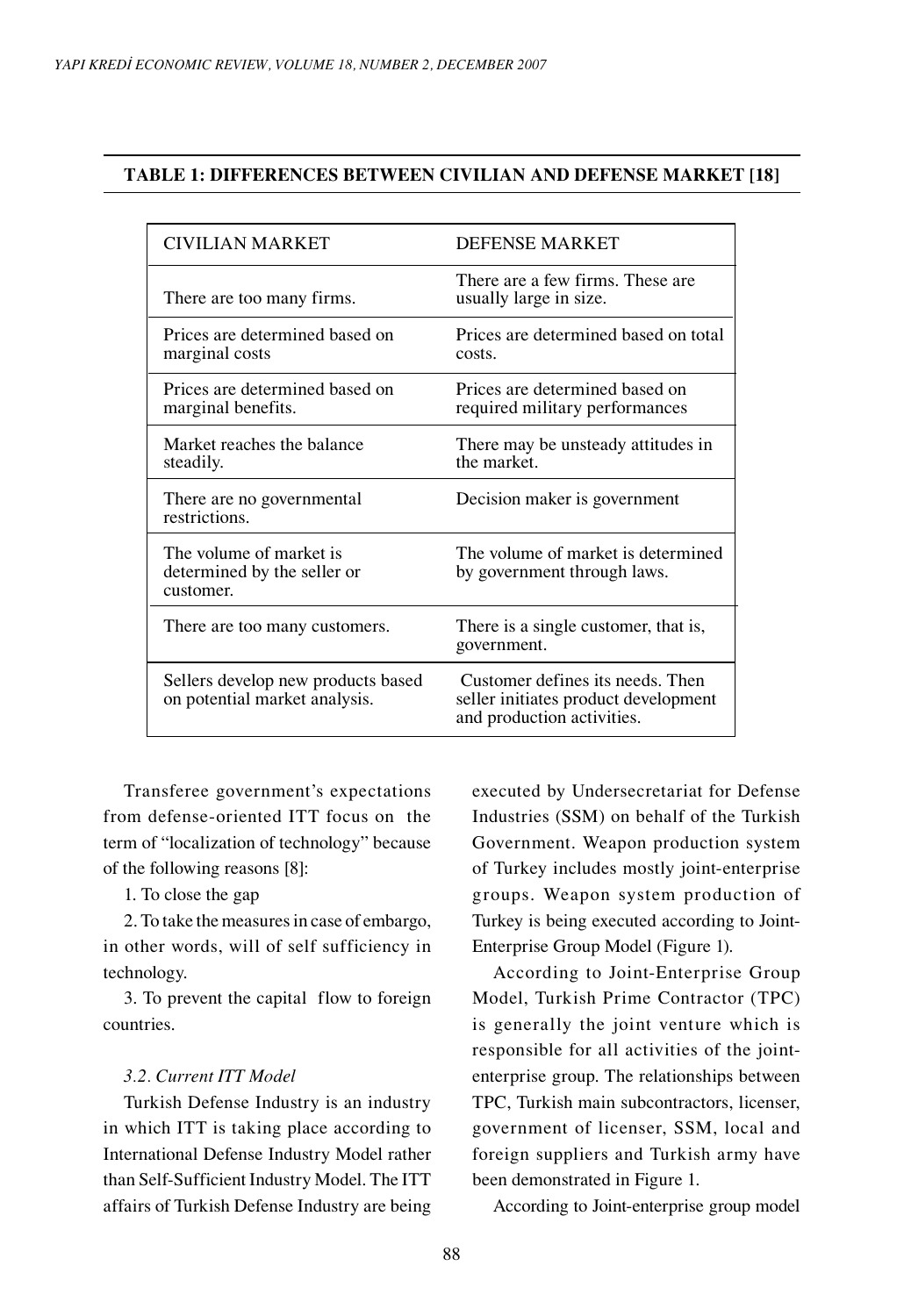

#### **FIGURE 1: JOINT ENTERPRISE GROUP MODEL OF TURKEY [18]**

the joint venture only produces a specific part of the weapon system. Other main parts such as night vision system, communication system, weapon system, etc are produced by Turkish Main Subcontractors. Local and foreign suppliers support joint-enterprise group.

The *localization activities* are performed by TPC and Turkish Main Subcontractors according to the contracts signed between SSM and the joint-enterprise group. The local content is targeted for each program year (PY) of contract package. Contract package is the number of the weapon systems that is to be delivered by the joint venture in the period that is decided in the contract.

The *local content* of product for each PY is defined as the *localization degree* of the technology by SSM. To find out the localization degree, the *added-value* of the products delivered for each PY is assessed based on the formula below:

Contract price = Number of delivered systems\* Base Price

Added-value = Contract Price – (The cost of material, equipment, labor and services of non-Turkish origin purchased by the joint venture + Profits transferred outside + expenses of foreign employees + interest paid on foreign credits)

As explained above added-value model is being used by SSM as a local content indicator and a technology transfer success indicator. Added-value model is a limited model to access the success of ITT because:

1. It is a model that shows only *economic indicators.*

2. Added-value model only aims to measure *the local content of product.*

3. Added-value model does not focus on localization of hardware, software, people, organization dimensions of technology transfer.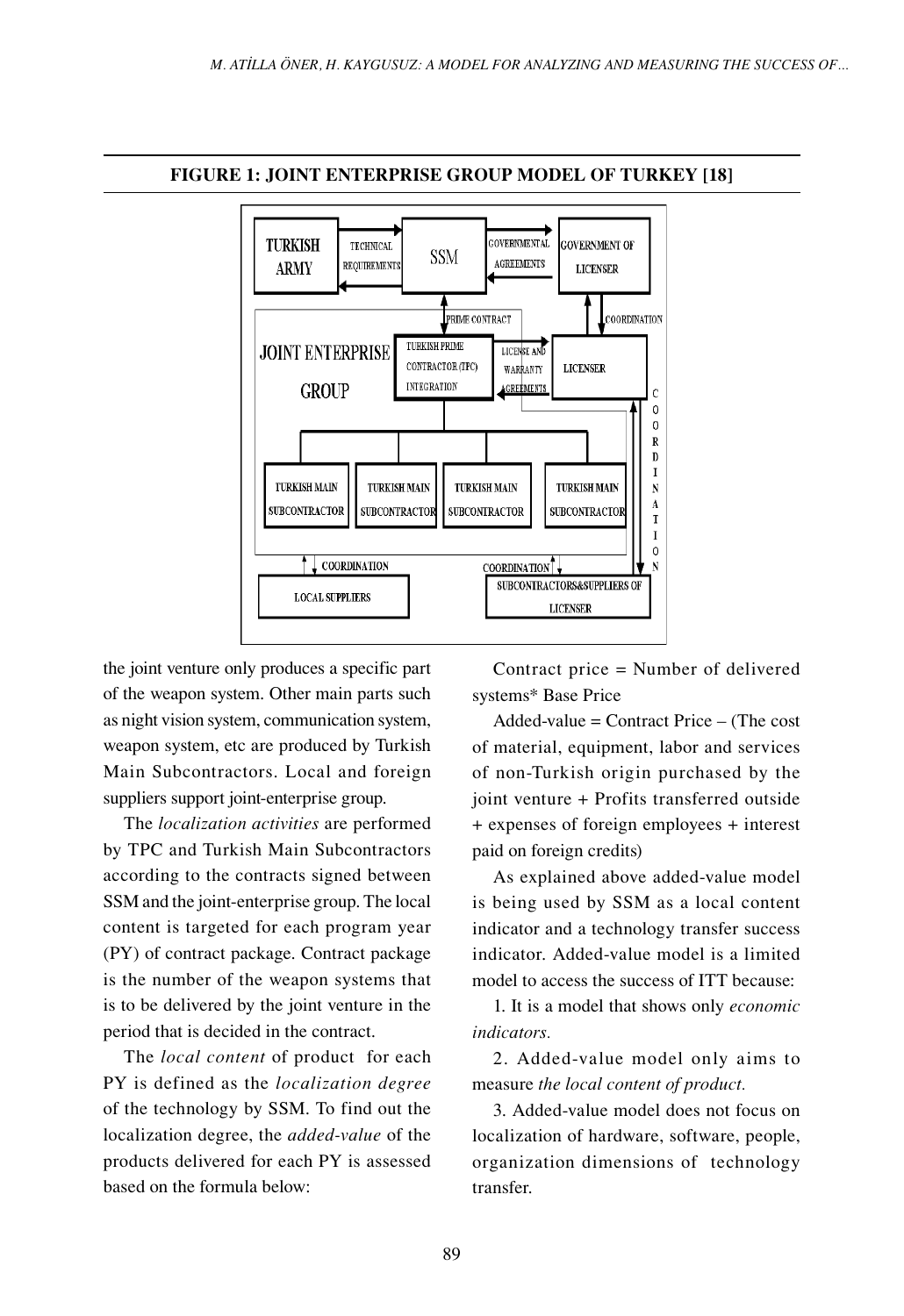4. Added-value model does not deal with other technology transfer success indicators.

5. Added-value model is based on numerical data about the economic indicators it does not focus on qualitative success factors.

Because of these reasons, a new methodology to access the success of defense-oriented ITT from the transferee government point of view has been developed as explained below.

# **4. METHODOLOGY**

Based on the literature review cited above it has been noticed that the crosssection of the expectations of transferee government and transferee firm is the term of "*localizatio*n" (Figure 2).

In order to develop a methodology for the measurement of ITT, first the span of localization term has been expanded. Technology and technology transfer are all people- embodied, system-embodied and organization-embodied. This classification is the same as classification of People, System, Organization (PSO) classification of Goal Directed Project Management (GDPM) [20]. Rather than the localization of product, localization of people, system

# **FIGURE 2: THE CROSS-SECTION OF TRANSFEREE GOVERNMENT AND FIRM BENEFIST AND EXPECTATIONS FROM ITT.**



and organization have been thought. At the same time transfer of knowledge infrastructure has been thought under the heading of K (knowledge) [21]. The steps of the methodology developed are explained below:

1<sup>ST</sup> STEP: Technology transfer success indicators and localization indicators have been picked up from different sources and previous success measurement models.

2<sup>ND</sup> STEP: These success indicators have been modified according to the nature of Turkish Defense Industry.

3<sup>RD</sup> STEP: The success indicators have been grouped under the heading of Knowledge, People, System and Organization (KPSO).

 4TH STEP: These indicators have been weighted by both joint venture managers and other workers of government according to pair-wise comparisons of Analytical Hierarchic Process (AHP)<sup>1</sup>.

 5TH STEP: These indicators have been put in to a form of Audit and Scoring Table. The developed Audit and Scoring Table is a multifunctional table that shows:

1. ITT success indicators

2. Scoring coefficients (Yes-No questions, localization degree (LD), Ratio (R), Questionnaire results (QR) )

3. Weights allocated by AHP

4. Score and total score of the joint venture.

<sup>1</sup> Analytic Hierarchy Process of Saaty and Vargas [22] is used to assist decision-makers by decomposing information into a hierarchy of criteria and alternatives. It is synthesized to determine relative rankings of alternatives [23, 24]. The questionnaire shows the numerical pair-wise comparison between factors; equality between two factors corresponds to 1, if one criteria is moderately more important than the second criteria, then the answer is 3, if strongly more important then 5, if very strongly more important then 7, and if extremely more important then 9. The results of the assessments are given as weights of factors in the model adding to 1,00 or 100 %.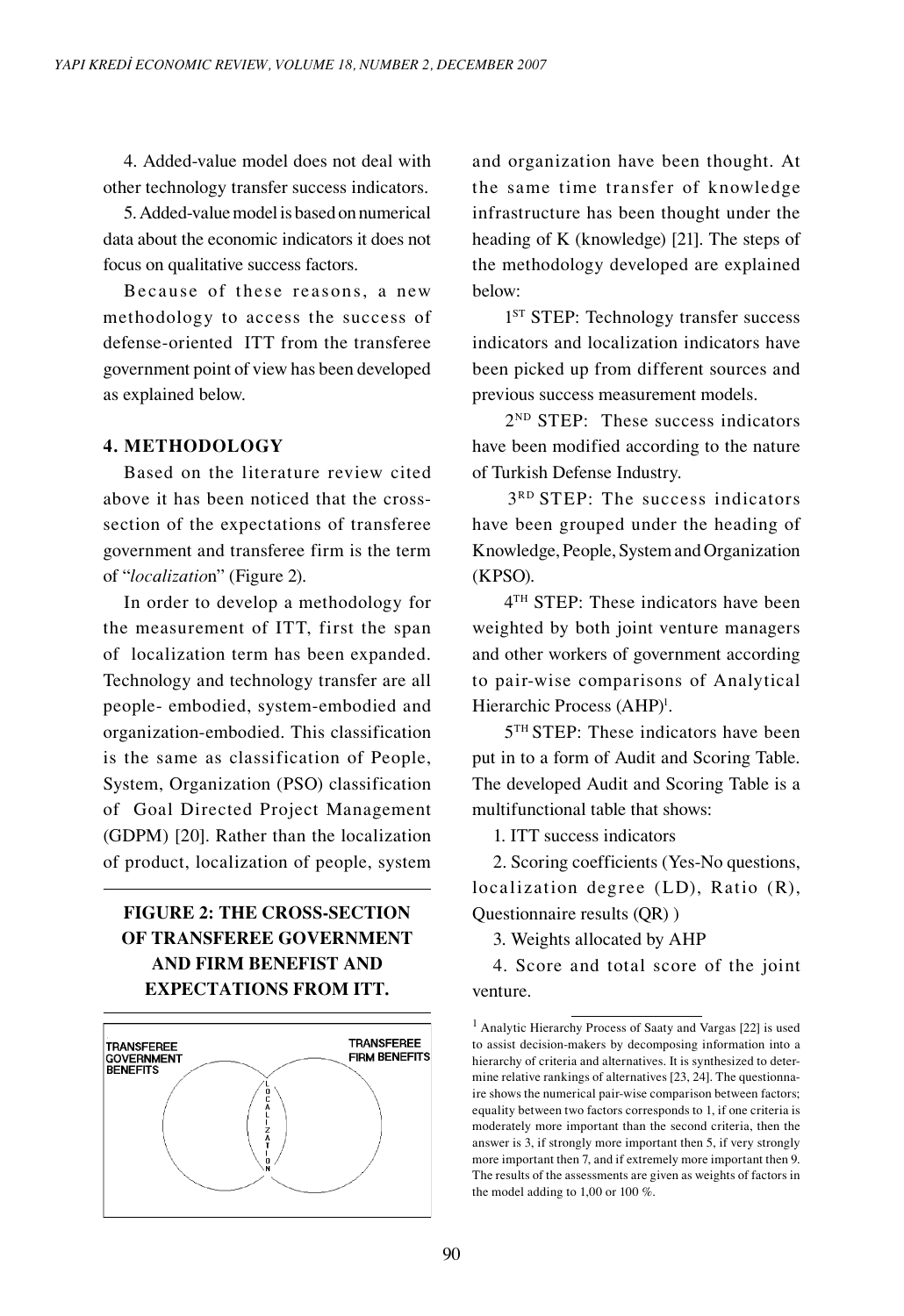|                 | Cronbach's alphas of groups<br>Groups that<br>General<br><b>Sample</b><br>Cronbach's<br>have eigenvalues |        |       |      |               |                         |      |      |      |
|-----------------|----------------------------------------------------------------------------------------------------------|--------|-------|------|---------------|-------------------------|------|------|------|
|                 | <b>Size</b>                                                                                              | over 1 | Alpha |      | $\mathcal{L}$ | $\mathbf{\overline{3}}$ | 4    |      |      |
| Q1              | 30                                                                                                       | 3      | 0.84  | 0.87 | 0.89          | 0.84                    |      |      |      |
| $\overline{Q2}$ | 43                                                                                                       | 2      | 0.79  | 0.84 | 0.84          |                         |      |      |      |
| Q3              | 30                                                                                                       | 6      | 0.74  | 0.95 | 0.81          | 0.91                    | 0.89 | 0.76 | 0.74 |

#### **TABLE 2: RELIABILITY ANALYSIS OF QUESTIONNAIRES 1-3**

In the study 4 questionnaires have been administered:

1. AHP Questionnaire (120 questions), in which pair-wise comparison of ITT success indicators have been performed by 32 individuals (15 army officers, 17 managers from the company)

2. Questionnaire-1 (8 questions) is about "maintainability of product by local users" indicator of model. The questionnaire has been applied to 30 local technicians in Turkish Land Forces.

3. Questionnaire-2 (5 questions) is about "customer satisfaction" indicator of the model. This questionnaire has been applied to 22 mechanized company/squad/platoon commandors and 21 vehicle and turret operators.

4. Questionnaire-3 (19 questions) is about "communication, cordination and motivation" items of the model. This questionnaire has been applied to 30 company workers in different hiearchic positions.

Reliability analysis of the questionnaires 1- 3 are given in Table 2. All are relieable because all Cronbach Alphas are greater than 0.7.

Expert Choice software was used to get the AHP results. The calculated inconsistency ratios were all below 0.1 as shown in Table 3.

# **TABLE 3: AHP INCONSISTENCY RATIOS**

| Subject Area                                                                    | Inconsistency<br>Ratio |
|---------------------------------------------------------------------------------|------------------------|
| $K-P-S-O$                                                                       | 0.05                   |
| <b>PEOPLE</b>                                                                   | 0.01                   |
| <b>LOCALIZATION OF</b><br><b>EMPLOYEES</b><br><b>AND MANAGERS</b>               | 0.00                   |
| <b>FOREIGN TRAINING</b>                                                         | 0.02                   |
| <b>INTERNAL TRAINING</b>                                                        | 0.01                   |
| SYSTEM                                                                          | 0.00                   |
| <b>LOCALIZATION OF</b><br><b>HARDWARE</b>                                       | 0.03                   |
| <b>LOCALIZATION OF</b><br><b>SOTFWARE</b>                                       | 0.07                   |
| <b>LOCALIZATION OF PRODUCT</b>                                                  | 0.00                   |
| <b>ORGANIZATION</b>                                                             | 0.05                   |
| <b>COMMUNICATION</b>                                                            | 0.05                   |
| <b>COORDINATION</b>                                                             | 0.00                   |
| <b>MOTIVATION</b>                                                               | 0.03                   |
| <b>ADOPTION OF CONTEMPORARY</b><br><b>TECHNIQUES AND</b><br><b>APPLICATIONS</b> | 0.00                   |
| <b>KNOWLEDGE</b>                                                                | 0.00                   |
| SYSTEM-BASED KNOWLEDGE<br><b>INFRASTRUCTURE</b>                                 | 0.00                   |
| ORGANIZATION-BASED<br><b>KNOWLEDGE</b><br><b>INFRASTRUCTURE</b>                 | 0.03                   |
| HUMAN-BASED KNOWLEDGE<br><b>INFRASTRUCTURE</b>                                  | 0.00                   |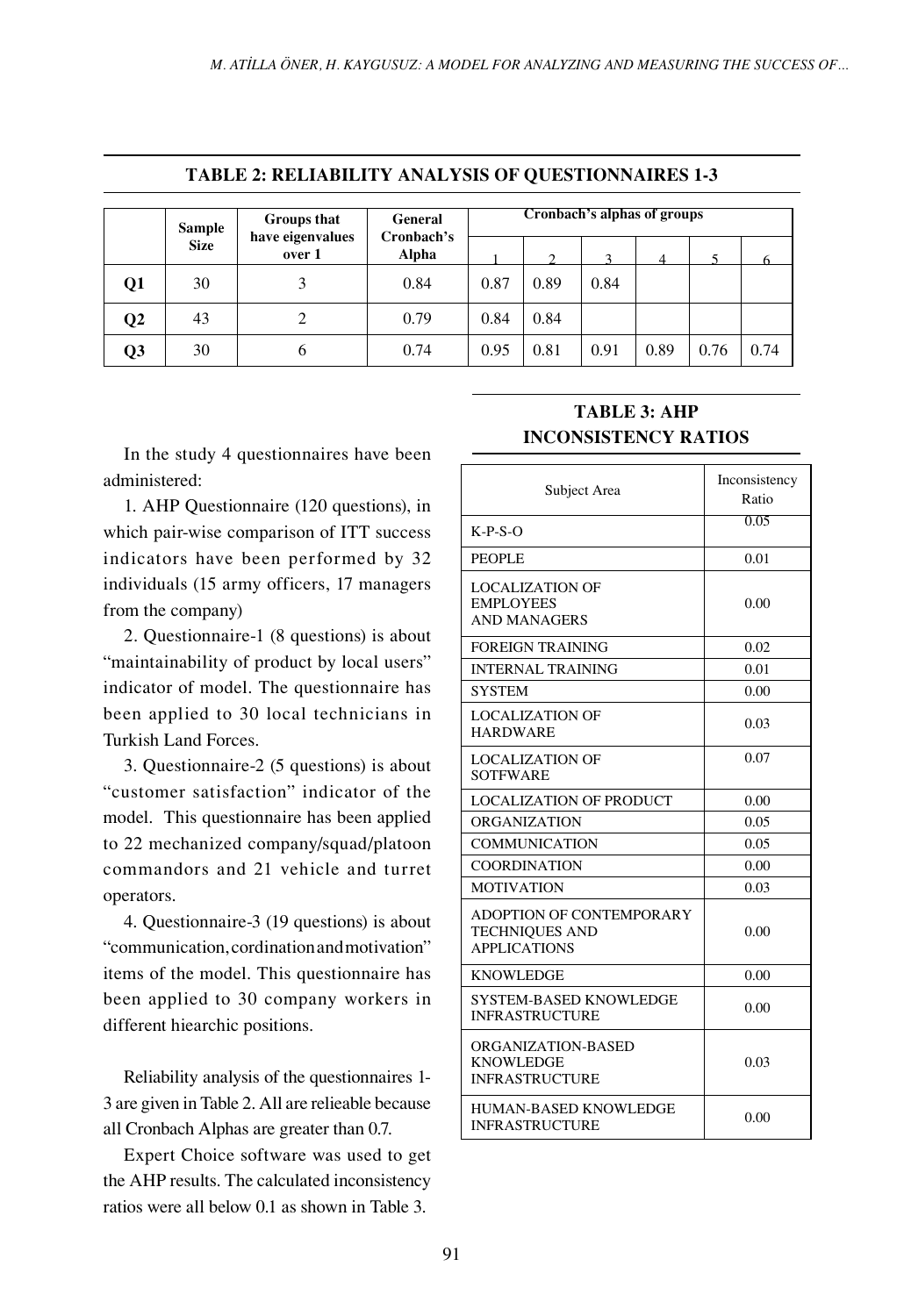# **5. PROPOSED MODEL**

*5.1 People-dimensional ITT Success And Localization Indicators*

#### *Localization of foreign personnel*

Transferee government is willing to save the local capital. The less foreign personnel in the joint venture the less money transferred from the transferee country. The second reason is the self-sufficiency in the technology [7]. The third reason is the will of controlling the decision-making process in the joint venture by the transferee firm. This is established through local CEOs in the joint ventures[25]. Localization of foreign personnel has been investigated through these indicators in the methodology developed:

*1. Existence of local CEO*

*2. Decrease in the number of foreign employees and technicians*: The measurement of this criteria can be assessed due to localization degree assessed based on the formula below:

3.  $LD = (1 - (current number of foreign$ employees and technicians / number of foreign employees and technicians at the very beginning of the establishment of the joint venture))

*4. Decrease in the number of foreign managers:* The measurement of this indicator should be made also according to the localization degree (LD) formulation above.

#### *Foreign training*

One of the expectations of the recipient or transferee country is training. Training can be thought under the term of know-how. Foreign training can be carried out in two ways:

1. Foreign training can be carried out in

the transferor or another country. Especially managers, process leaders or a few critical employees can be sent to foreign countries to be trained.

2. Foreign training can be carried out in the host country. Especially because of the high cost of sending all employees to any foreign country, most firms or joint ventures are willing to train their employees in the host country by foreign instructors.

Generally at the very early stages of ITT the number of people sent for foreign courses is higher than that of others. As the technology is adopted the number of foreign courses may decrease. This decrease is not a success indicator. Also the foreign training needs decrease or increase according to flexibility of production [26]. Based on these facts the success measurement criteria of foreign training can be defined due to percentages of people sent to foreign courses in the joint venture as explained below:

1. The ratio of managers sent for foreign courses to the total number of managers in the joint venture.

2. The ratio of manufacturing process leaders sent for foreign courses to the total number of manufacturing process leaders in the joint venture.

3. The ratio of employees who received foreign training in the host country to the total number of employees.

#### *Internal Training*

The training activities are not limited by only foreign training. Internal training activities help diffusion of technology. Internal training activities are generally thought according to the trained personnel. These are: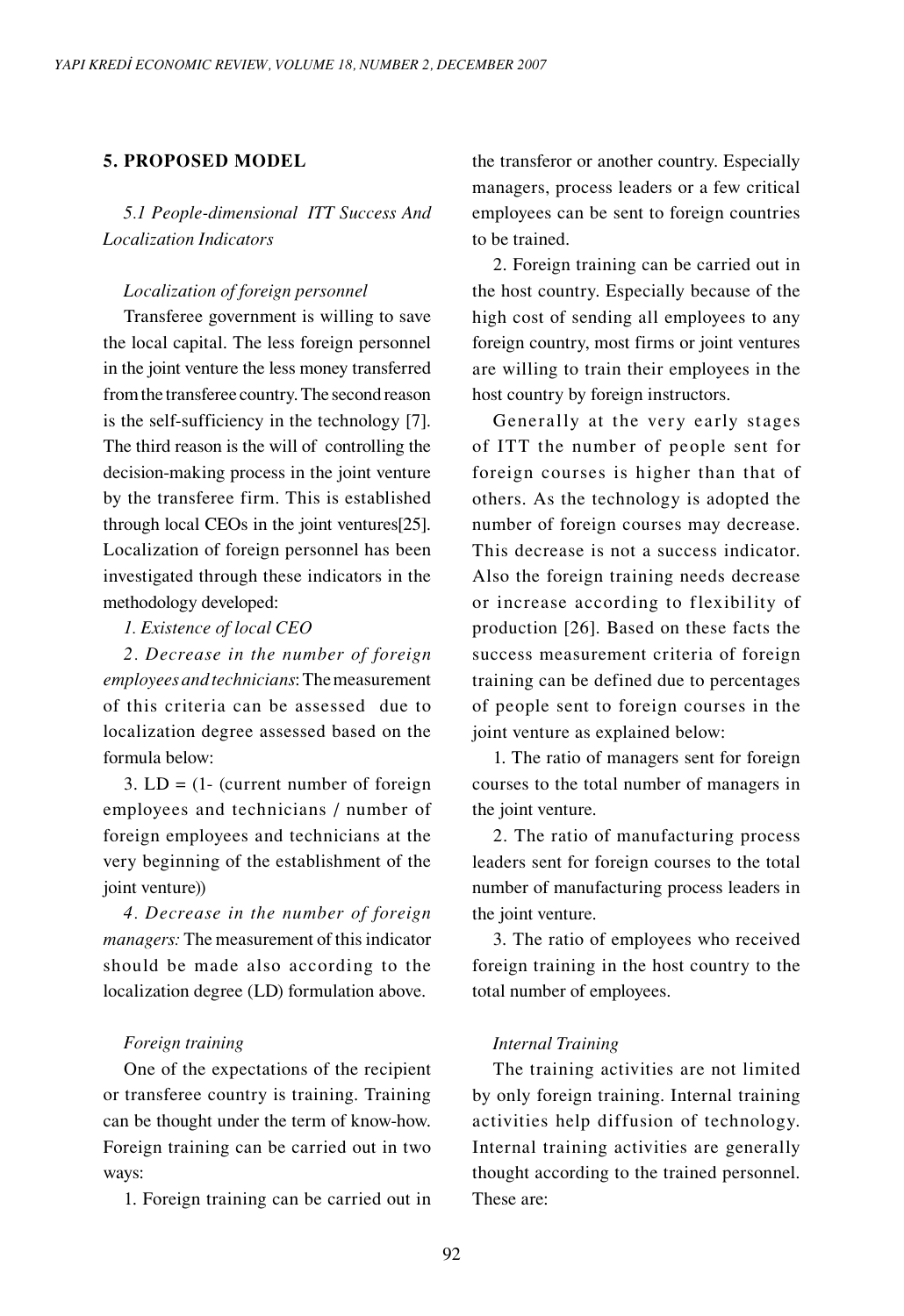- 1. Training of joint venture personnel.
- 2. Training of customer.
- 3. Training of supplier.

The existence of a training unit in a firm is a necessity of internal training in a joint venture. Without a training unit in a joint venture the diffusion of technology and the application of know how is impossible. The diffusion mentioned here stems from the joint venture and reaches to workers, customers and suppliers of joint venture as demonstrated in Figure 3.

The "*internal training"* part of the methodology has been prepared according to TQM and ISO audits as explained below:

*1. Average number of courses*: This indicator reflects the increment in the quality and quantity of the training activities. As years pass the number of course types increases or decreases in a joint venture because of the flexibility of production. But the number of courses should be higher than a specific number. As a result, the measurement of this indicator should be performed based on average number of courses. Average number of courses should be found by summing the course types conducted each year and dividing this value by age of the joint venture

(in defense industry instead of age, contract period should be used). Scoring should be made by comparing this value with the values of other joint ventures according to a specific table.

*2. The percentages of joint venture personnel who received internal training*: One of target of a training program year is to provide training for all workers including management and employees in a firm. This indicator should be assessed by summing up the percentages for each year and dividing the total value by the age of joint venture (in defense industry instead of age, contract period should be used). Average percentage or ratio is the indicator of efficiency of the internal training.

*3. Existence of impact measurement of training*: This indicator shows whether the impact of training is measured and evaluated in the joint venture. Impact measurement of training performed through Training Followup Forms and Training Evaluating Forms.

*4. Existence of supplier and customer training*: The training of supplier and customer as important as the training of joint venture personnel as explained in Figure 3.

*5. Existence of collaboration with universities in training*: The joint ventures'

# **FIGURE 3. DIFFUSION OF TECHNOLOGY THROUGH FOREIGN AND INTERNAL TRAINING.**

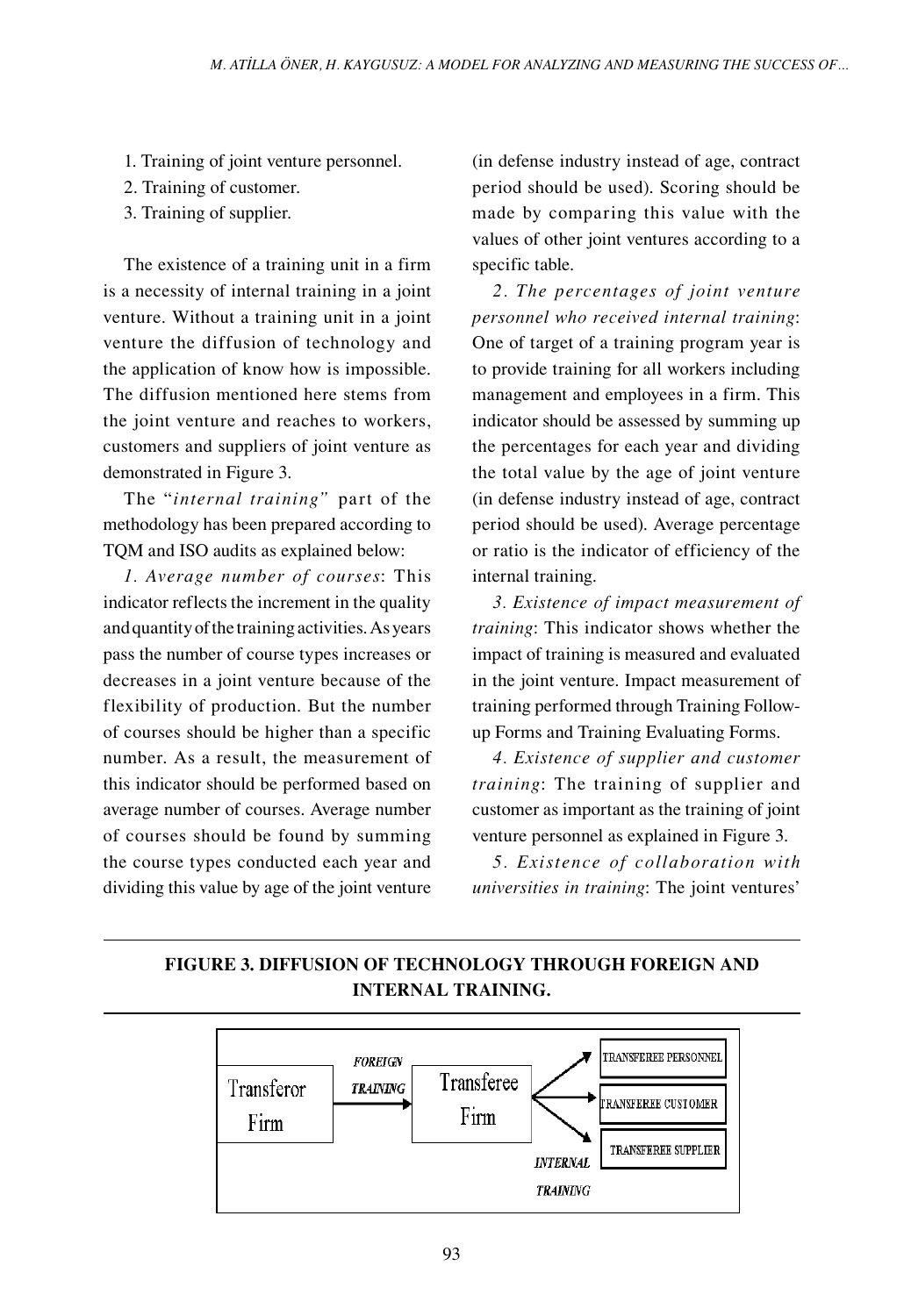training programs are sometimes conducted with universities. The contribution of universities to the training may take place in three ways generally. These are:

- Technical consultation in training.
- Instructor supports.
- Joint-programs established by two sides.

*5.2. System-Dimensional ITT Success and Localization Indicators*

#### *Transfer of hardware*

Transfer of hardware explains the transfer of machines [25]. The transferred machines should be of good quality and they should be functional. From this starting point, transfer of hardware have been through under three ITT success indicators. The success indicators about the transfer of hardware are:

*1. Non-existence of second-hand machines*: Transferor firms generally establish plants according to period of contract. After the termination of time they carry the machines to another country for a new contract period. It can be said that joint ventures are *temporary* and plants are *mobile*. In most of the defenseoriented firms the machines are second hand. Because of this reason the quality of the machines is lower than that of original machines. In this indicator the ratio of machines that are not second hand to the total number of machines should be investigated in joint ventures.

2. Frequency of out-of-order of *machines:* The frequencies of breakdown of machines show the quality of machines. The measurement of this indicator should be assessed according to maintenance records of the machines.

*3. Existence of substitutions during big breakdowns:* This indicator is necessary to expose the continuity degree of the manufacturing processes. The machines should be transferred in order to be used instead of the others in case of a breakdown. The ratio of machines that have substitutions to the total number of machines has been thought as the measurement criteria of this indicator.

# *Transfer of software*

In transfer of software, the existence of the transfer of user and maintenance instructions of machines and transfer of process guiding books have been reckoned to find out the passage of these factors. Also existences of products' maintenance and user guides are included in the ITT success indicators. Transfer of software has been thought as :

*1. Existence of user instruction of machines*: "The ratio of machines that have user instructions to the total number machines" has been thought as the measurement criteria of this indicator.

*2. Existence of maintenance instructions of machines*: "The ratio of machines that have maintenance instructions to the total number of machines" is the measurement criteria of this indicator

*3. Existence of process guiding books*: "The ratio of the processes that have guiding books to the total number of processes" is the measurement criteria of this indicator.

*4. Existence of product user instructions:*  "The ratio of product types that have user instructions to the total number of product types" is the measurement criteria.

*5. Existence of product maintenance instructions:* "The ratio of product types that have maintenance instructions to the total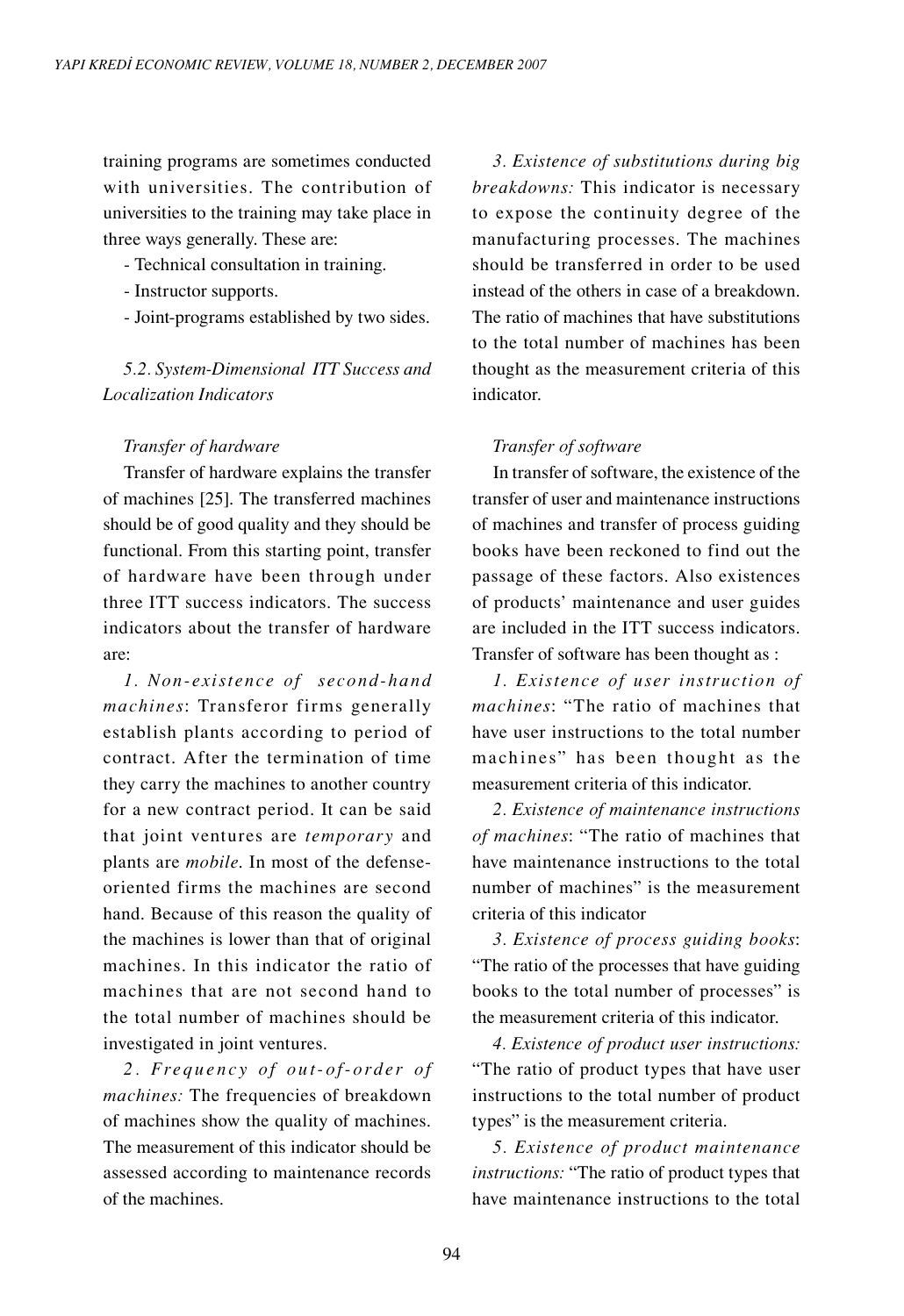number of products" has been thought as the measurement criteria.

# *Localization of software*

Localization of software has been thought as the translation of the software elements mentioned above into the language of the host country. The measurement criteria has been thought as the same as the measurement criteria above. These indicators are:

1. Existence of user instructions of machines translated into the language of the host country.

2. Existence of maintenance instructions of machines translated into the language of the host country.

3. Existence of process guiding books translated into the language of the host country.

4. Existence of product user instructions translated into the language of the host country.

5. Existence of product maintenance instructions translated into the language of the host country.

# *Localization of the product*

As well as the increase in the local content, the maintainability of product by local technicians and customer satisfaction should be thought under the term of "localization of product":

*1. Increase in the local content:* Localization of product is generally expressed as the "increase in the local content". The methodologies to find the local content may be various according to each transferee country. In this methodology for Turkey the Added-value Model's result has been used as the local content indicator neglecting the money paid for personnel.

*2. Maintainability of product by local technicians*: Local content shows the qualitative side of product localization. The quantitative side of the extent of usage of product is determined by the "maintainability of the product by local users". In this part, a questionnaire should be applied to a sample of local technicians to explore whether the product is maintainable or not.

*3. Customer satisfaction:* The efficiency of product is very important in defense sector. Because of this reason a questionnaire should be developed and applied to the users of product in order to explore the efficiency. This questionnaire also should be designed including the efficiencies of the main subsystems of the product.

# *5.3. Organizational ITT Success and Localization Indicators*

In an organization during the ITT implementation phase some changes may occur positively or negatively. The organizational ITT success indicators from the point of view of transferee firm and government are undoubtedly based on the localization of organization as well as other organizational ITT success indicators. In the time interval between the foundation time of the joint venture and the current time, the organization of the joint venture should reach a perfect position. Based on the assumption of a perfect organization, it can be said that well designed organization is the one in which there is a perfect communication, coordination and motivation. Also well designed organization is the one that applies modern and advanced managerial techniques and applications such as TQM, ISO etc.

The organizational ITT success indicators are grouped under the following headings: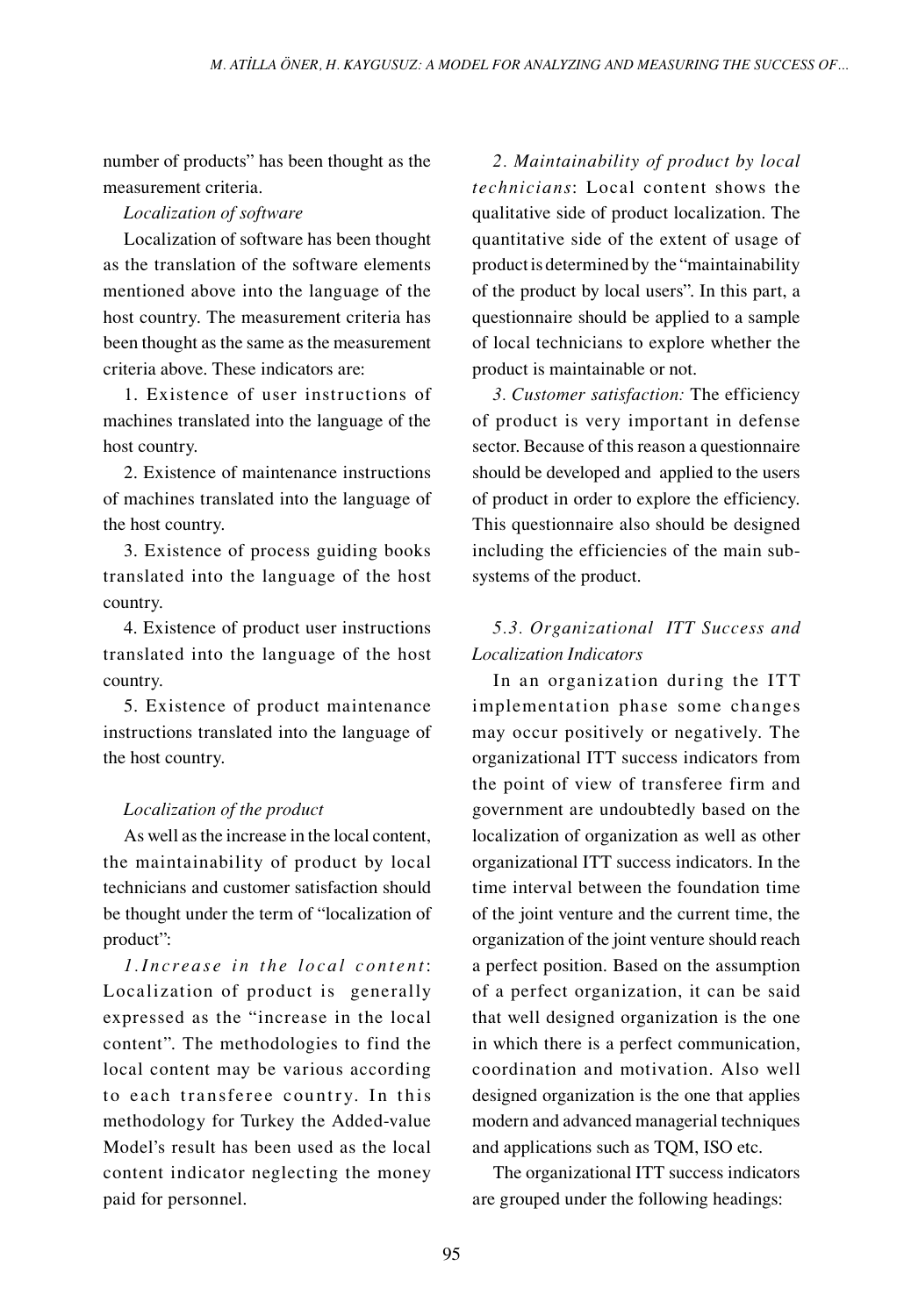

# *Localization of the organizational structure*

This ITT success indicator implies the decrease in the number of units which have been managed by foreign managers. The assessment of this indicator should be made based on the ratio of the number of local units to the number of total units. This indicator shows the density of the local units in all organizational units.

#### *Communication in the organization*

"Technology transfer has many technical dimensions, but it is first and foremost a com munication issue"[27]. At the beginning of the ITT, throughout ITT, as well as communication is very important. Communication in the organization should be measured according to these sub-indicators:

1. Communication abilities of superiors in the organization

2. Suitability of organization for communication

3. Non-existence of time pressure in the organization

4. Non-existence of foreign language problems in the organization.

In order to measure communication indicator a questionnaire should be prepared and applied to the personnel of the joint venture.

#### *Coordination in the organization*

Coordination implies an environment in which complexity does not exist. The level of coordination should be measured in the organization according to these indicators through a questionnaire applied to joint venture personnel:

1. Existence of encouragement to voluntary coordination (team spirit)

2. Attendance of employees to the decision-making process

3. Non-existence of complexity in the working environment.

#### *Motivation in the organization*

A technology transfer is performed through a motivation in the organization. In the first periods of the ITT, this motivation can be called as ITT motivation. But in later periods of ITT, this motivation can be called as the *organizational motivation*. The subindicators of motivation are:

1. Satisfaction of the personnel with the reward system of the organization

2. Satisfaction of the personnel with the promotion system of the organization

3. Satisfaction of the personnel with the wage system of the organization

4. Satisfaction of the personnel with the leave system of the organization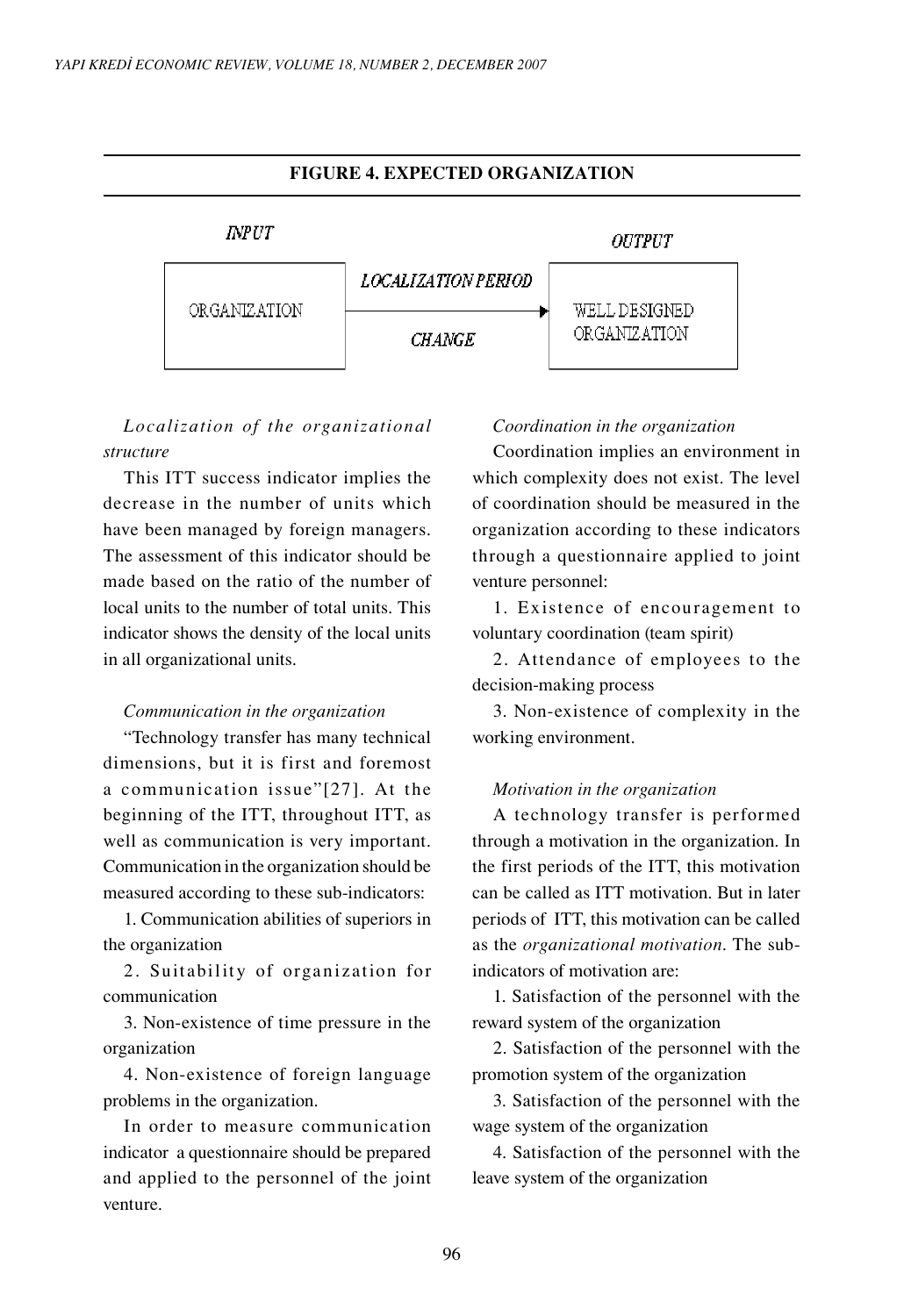5. Satisfaction of the personnel with the ITT activities of the organization

6. Satisfaction of the personnel with the initiative given.

These indicators also should be measured according to a questionnaire applied to the personnel of the joint venture.

# *Adoption of contemporary managerial techniques and applications*

A well designed organization is the one that adopts and applies the contemporary managerial techniques and applications. In this part of the methodology only adoption of TQM and ISO have been investigated for defense-oriented joint ventures of Turkey. These managerial techniques and applications may be increased in other studies.

Before explaining knowledge-dimensional ITT success indicators it will be helpful to demonstrate the relationships between data, information, knowledge and wisdom [28].

Knowledge is related with people, system and organization dimensions of the processes. The People, System, Organization (PSO) concept of Goal Directed Project Management (GDPM) Methodology [20] has been used under the heading of Knowledge, People, System and Organization (KPSO) by Özkan, Başoğlu and Oner [21] in project management, so in ITT, existence of a knowledge dimension can be mentioned.

 In such a competitive environment, knowledge management is so important that most of the joint ventures and firms are establishing *knowledge infrastructure*

# **TABLE 4: THE RELATIONSHIPS BETWEEN DATA-INFORMATION-KNOWLEDGE-WISDOM**

| <b>DATA</b> | <b>INFORMATION</b> | <b>KNOWLEDGE</b>                                                  | <b>WISDOM</b>              |
|-------------|--------------------|-------------------------------------------------------------------|----------------------------|
| Pure data   | Formatted data     | Using formatted data for a Using accumulated knowledge<br>purpose | to detect emerging pattern |

# *5.4. Knowledge-Dimensional ITT Success* **FIGURE 5: KPSO CONCEPT** *Indicators*

With the new developments in data processing technology, the industrial economies are being replaced by information economies [28]. As this replacement takes place, the infrastructure of economy which is composed of production, consumption and distribution is being restructured based on the knowledge. The knowledge is becoming basic element of competition [29, 30, 31]. Knowledge also creates increasing returns [32].

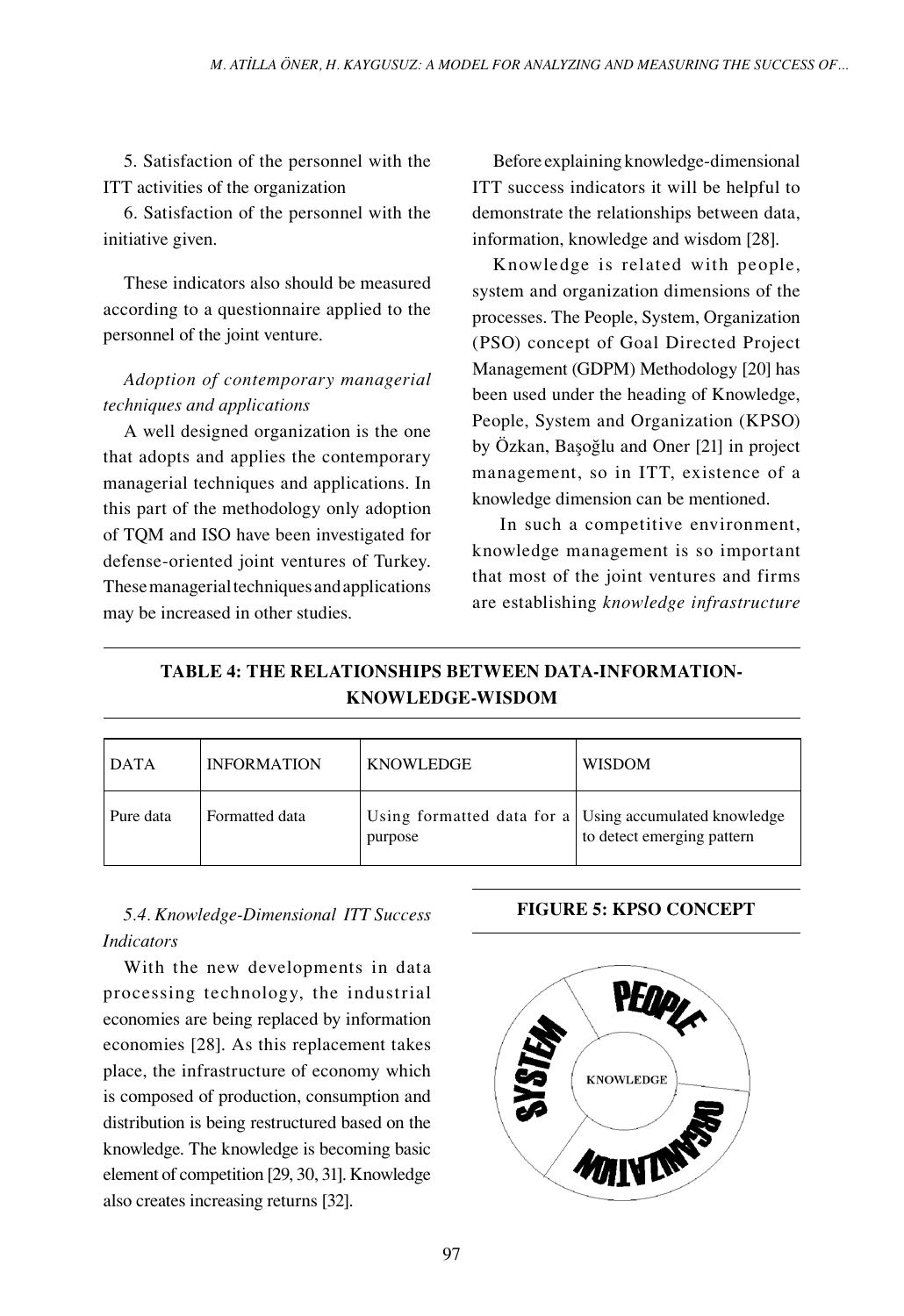in order to use it in knowledge management. Because of these reasons in ITT the transfer or establishment of such an infrastructure in the organization is becoming necessary and existence of such an infrastructure is being desired by transferee government or firm.

As mentioned above the infrastructure of knowledge is the existence of an information system. Knowledge infrastructure is composed of :

#### *System-based knowledge infrastructure*

The system-based knowledge infrastructure should be composed of the software related with design, manufacturing, testing and control [33] (see Figure 6). Existence or transfer of these manufacturing and design software should be investigated while measuring the success of ITT.

For Turkish Defense industry these software types have been chosen to investigate their existence:

- 1. Computer-aided design (CAD)
- 2. Computer-aided manufacturing (CAM)
- 3. Computer numerical control (CNC)
- 4. Computer-aided testing (CAT)
- 5. Direct numerical control (DNC)

# **FIGURE 6: SYSTEM-BASED SOFTWARE [34]**

| DESIGN SOFTWARE           |                 |
|---------------------------|-----------------|
| MANUFACTURING<br>SOFTWARE | <b>SOFTWARE</b> |
| TESTING<br>SOFTWARE       | ONTROL<br>n     |

These are critical elements that are to be constructed in a production system that is ornamented by such a knowledge infrastructure. As well as know how these software should be transferred or established later in order to establish a well designed manufacturing system. These software is also necessary for *flexible* production [33]. Blanchard and Fabrycky [34] point out that product, process and support life cycles are not composed of only a manufacturing phase but also composed of design and development phases. Because of this reason, it is highly essential that design & development factors should be transferred as well as the other elements of ITT.

1. There should be also a *network* between the computer-aided machines for data flow.

2. Finally, the work instructions of manufacturing should be available in the software for a perfect knowledge management.

*People-based knowledge infrastructure.*

Sharing information requires a network between people. People should be forced to generate knowledge. The people dealing with knowledge should be trained about the software and processes of the firm [28]. In summary these success indicators should be found in people-based knowledge infrastructure:

1. Existence of PC operator training in the joint venture.

2. Existence of software training in the joint venture.

3. Existence of network training in the joint venture.

*O rg a n i z a t i o n - b a s e d k n o w l e d g e infrastructure*

Inceler [28] mentions about the existence of *Management Inform ation System*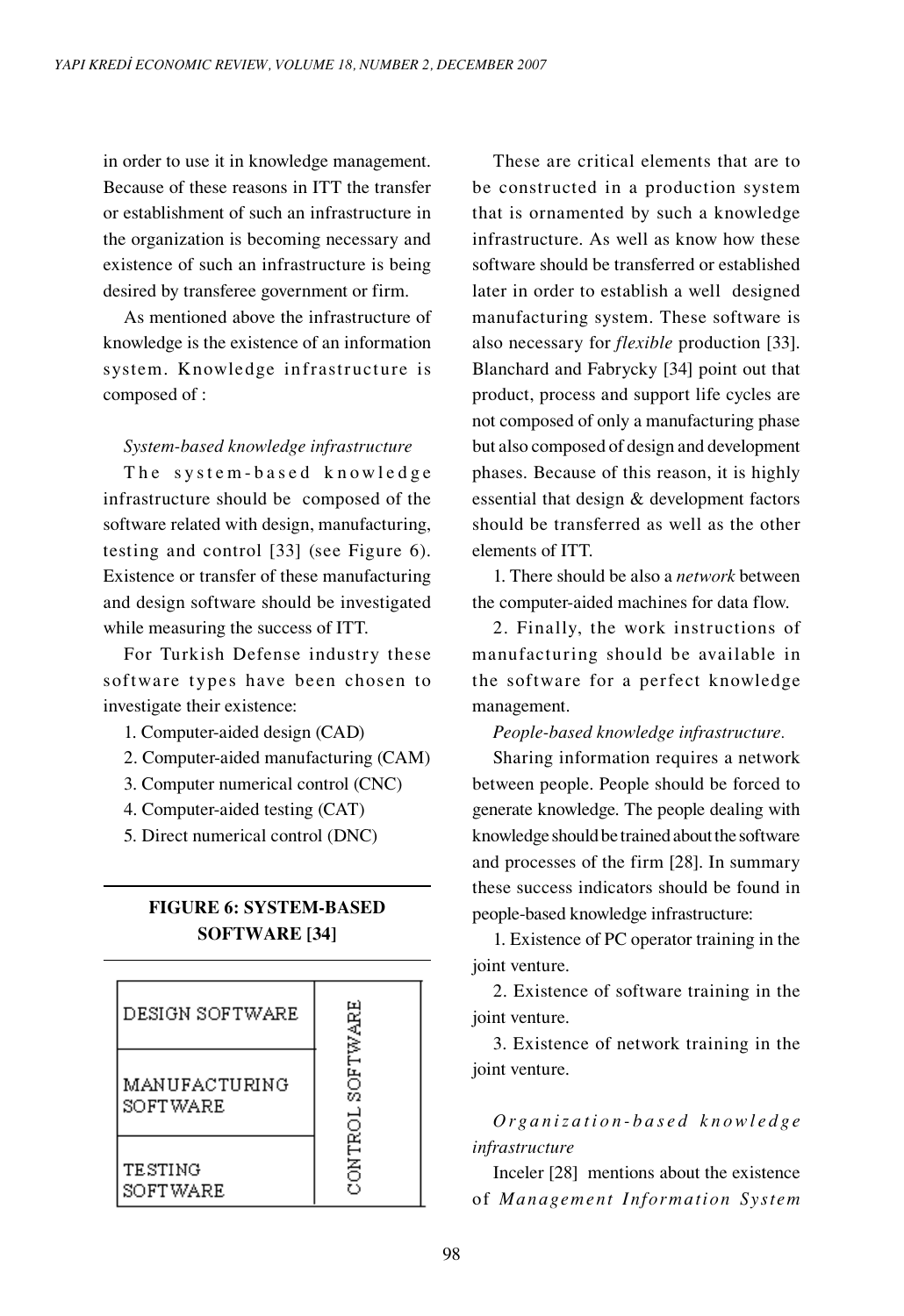(MIS) in an organization for a knowledge infrastructure. Modern management requires benefiting from MIS which is the product of advanced technology.

Özkan, Basoğlu and Oner [21] mention about the connection of people with each other and connection of people with the outside of the organization for a perfect knowledge management. These connections can only be performed due to *intranet* and *www connections*. The people or organizations can reach the joint venture due to *web pages*. In summary organization-based knowledge infrastructure can be achieved through:

1. Existence of intranet in the joint venture.

2. Existence of web page of the joint venture.

3. Existence of www connection of the joint venture.

4. Existence of MIS applications in the joint venture.

# **6. MODEL APPLICATION AND DISCUSSION OF RESULTS**

All success indicators mentioned above have been grouped under the headings of Knowledge, People, System and Organization and embodied into a form of audit table that is composed of 55 indicators. The AHP results of the weights of these indicators are given in Tables  $A1 - A4$  in the appendix.

The localization and technology transfer success indicators have been measured in a defense-oriented joint venture which is responsible for producing Armored Vehicle System for the Turkish Land Forces. Results of the audit model can be seen in Table 5.

Localization is undoubtedly the function of sophistication of technology and time. Because of this reason it has been proposed to use this methodology for only contract period. Application of this methodology will undoubtedly force the joint venture to increase the localization efforts in this period. In this methodology we have proposed that as well as time and sophistication of technology, organizational efforts are the determinants of the localization. In this methodology the term of localization has been used for people, system and organization. Product localization can not be considered only as the increase in the local content. At the same time, maintainability and efficiency of product has been considered under the term of product localization.

This methodology has been constructed for defense-oriented or weapon-systemproducing joint ventures. In other civilian joint ventures it can be used partially, that

|                    | <b>TOTAL</b> | <b>PEOPLE</b> | <b>SYSTEM</b> | <b>ORGANIZATION</b> | <b>KNOWLEDGE</b> |
|--------------------|--------------|---------------|---------------|---------------------|------------------|
| Company Score      | 91.3         | 29.0          | 27.0          | 16.3                | 19.0             |
| <b>Total Score</b> | 100.0        | 30.4          | 32.2          | 18.4                | 19.0             |
| Success Level %    | 91.3         | 96.0          | 84.0          | 88.0                | 100.0            |

 **TABLE 5: ITT MODEL AUDIT RESULTS OF THE COMPANY**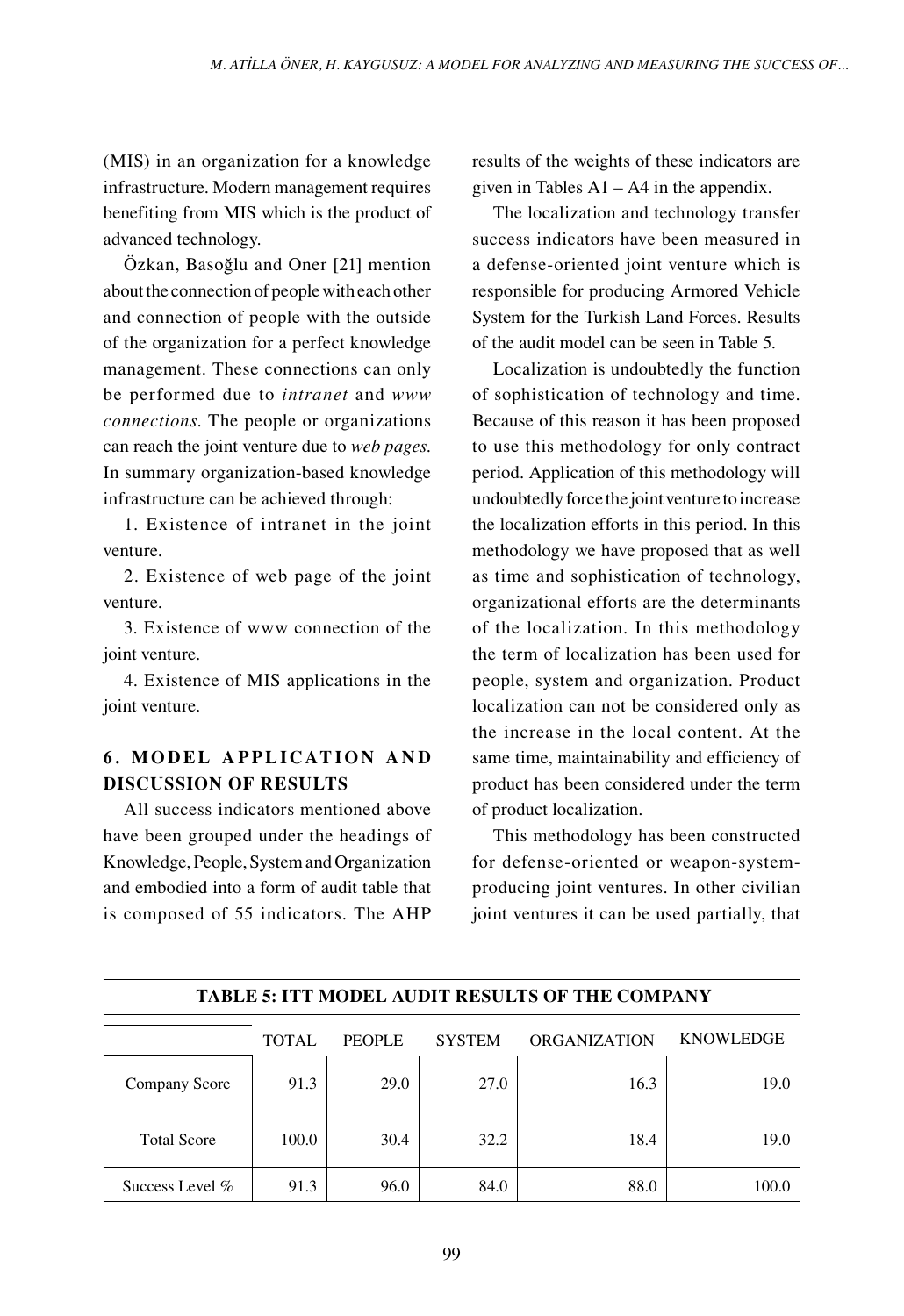is, it must be modified while applying it in civilian joint-ventures. This methodology should be used in mature technology transferring. In order to be used in high-tech joint ventures it should be modified with *innovative* success indicators.

This methodology should be applied for period of each contract package in order to see positive or negative changes in the joint venture. The software is developing in all areas very fast, hence, the knowledgedimension of the methodology can be modified according to these changes.

This study is first of its kind in assessing the success level of international technology transfer in defense joint ventures in Turkey. The authors hope that its continuing use and resulting feedback from the related parties will help in improving the model.

100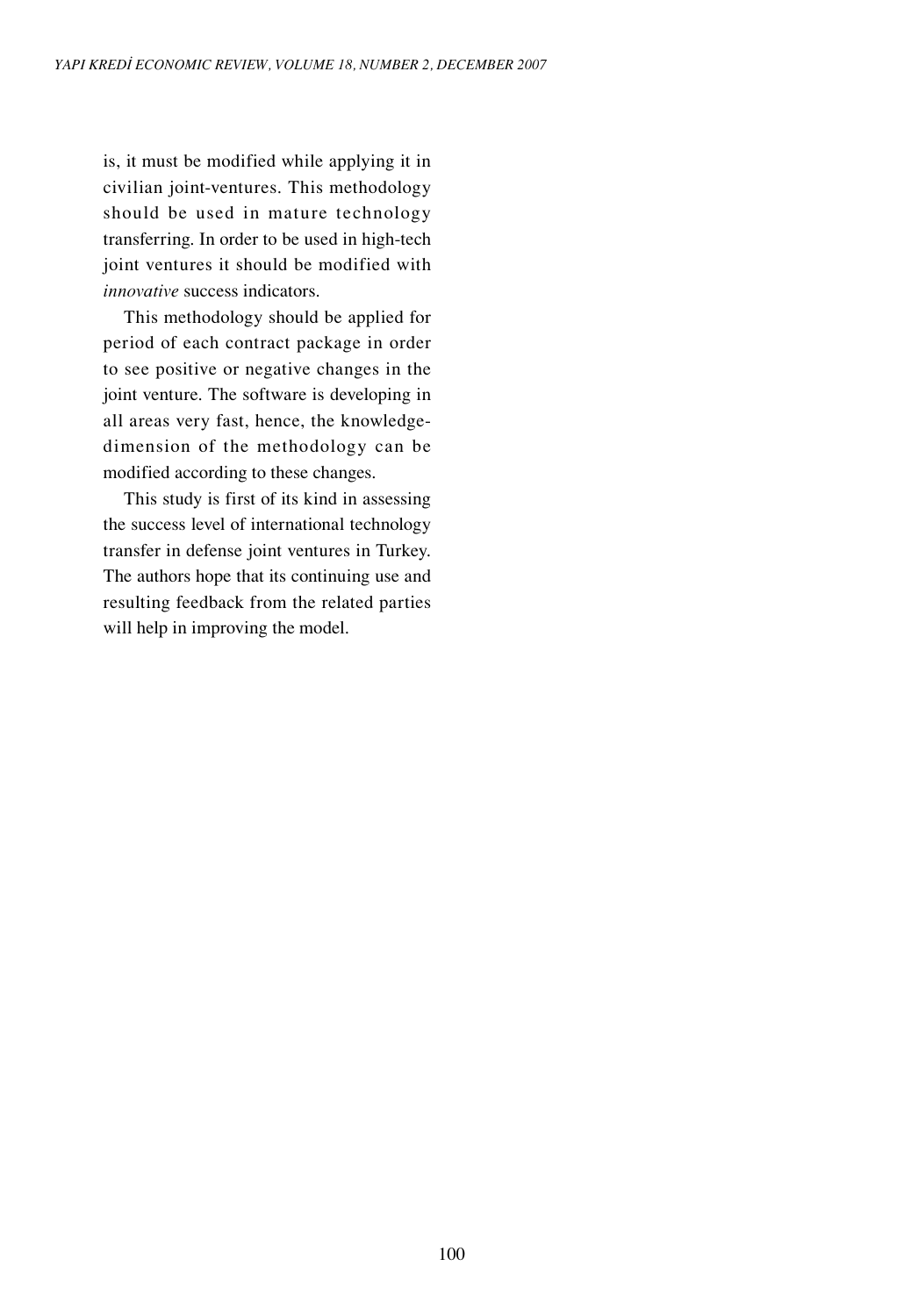# **APPENDIX: AHP WEIGHTS OF MODEL COMPONENTS**

|        |                                  |                                                                                                                     |        |                     |                       | Coefficients (C)  |                                                |                                                   |                                                |
|--------|----------------------------------|---------------------------------------------------------------------------------------------------------------------|--------|---------------------|-----------------------|-------------------|------------------------------------------------|---------------------------------------------------|------------------------------------------------|
|        |                                  |                                                                                                                     | YES NO |                     | Loc<br>Degree<br>(LD) | Ratio             | <b>Ouestionnaire</b><br>results<br>(Average/5) | Weight<br><b>Allocated</b><br>by<br><b>AHP(W)</b> | Score of<br>Company<br>W <sup>*</sup><br>CY100 |
|        |                                  | 1. Existence of local CEO                                                                                           | 1      | $\bf{0}$            |                       |                   |                                                | 0.049                                             | <b>SCORE</b>                                   |
|        | Localization of<br>employees and | 2. Decrease in the number of employees and<br>technicians?                                                          |        |                     | LB                    |                   |                                                | 0.023                                             | <b>SCORE</b>                                   |
|        | managers                         | 3. Decrease in the number of the foreign<br>managers.                                                               |        |                     | LD                    |                   |                                                | 0.040                                             | <b>SCORE</b>                                   |
|        | Foreign<br>Training              | 4. The ratio of managers sent to foreign courses to<br>the total managers.                                          |        |                     |                       | $\mathbf{R}$      |                                                | 0.051                                             | <b>SCORE</b>                                   |
|        |                                  | 5. The ratio of process leaders sent to foreign.<br>courses to total number of leaders.                             |        |                     |                       | $\mathbf{R}$      |                                                | 0.027                                             | <b>SCORE</b>                                   |
| PEOPLE |                                  | 6. The ratio of the employees who received foreign<br>training in host country to the total number of<br>employees. |        |                     |                       | R                 |                                                | 0.023                                             | <b>SCORE</b>                                   |
|        |                                  | 7. Increase in average number of courses.                                                                           |        |                     |                       | cf. Scozing Table |                                                | 0.025                                             | <b>SCORE</b>                                   |
|        |                                  | 8. Whether all of the workers in the firm have<br>benefited from training.                                          |        |                     |                       | $\mathbf R$       |                                                | 0.026                                             | <b>SCORE</b>                                   |
|        | Internal<br>Training             | 9. Existence of the measurement of the impact of<br>training                                                        | ı      | $\ddot{\mathbf{0}}$ |                       |                   |                                                | 0.012                                             | <b>SCORE</b>                                   |
|        |                                  | 10. Existence of supplier and customer training.                                                                    | ı      | $\mathbf{0}$        |                       |                   |                                                | 0.013                                             | <b>SCORE</b>                                   |
|        |                                  | 11. Existence of collaboration with universities in<br>training.                                                    | 1      |                     |                       |                   |                                                | 0.014                                             | <b>SCORE</b>                                   |
|        |                                  | <b>LD = LOCALIZATION DEGREE</b>                                                                                     |        |                     |                       |                   | <b>TOTAL</b>                                   | 0.303                                             | <b>TOTAL</b><br><b>SCORE</b>                   |
|        |                                  | <b>R=RATIO</b><br>OR= OUESTIONNAIRE RESULTS<br>W= WEIGHT ALLOCATED BY AHP                                           |        |                     |                       |                   |                                                |                                                   |                                                |

# **TABLE A1.: PEOPLE PART OF THE AUDIT AND SCORING TABLE**

# **TABLE A2.: SYSTEM PART OF THE AUDIT AND SCORING TABLE**

|               |                                                       |                                                                                                                              |   |              |                       | Coefficients (C) |                                          |                                             | Score of<br>Company<br>nv*<br>$C$ <sup>+100</sup> |
|---------------|-------------------------------------------------------|------------------------------------------------------------------------------------------------------------------------------|---|--------------|-----------------------|------------------|------------------------------------------|---------------------------------------------|---------------------------------------------------|
|               |                                                       |                                                                                                                              |   | YES NO       | Loc<br>Degree<br>(LD) | Ratio            | Ouestionnair<br>e results<br>(Average/5) | Weight<br>Allocate<br>d by<br><b>AHPAVA</b> |                                                   |
|               | Localization                                          | 17. Whether the machines are second hand or<br>not?                                                                          |   |              |                       | $\mathbf{R}$     |                                          | 0.026                                       | <b>SCORE</b>                                      |
|               | of Transfer of<br>hardware                            | 13. Frequency of out-of-order of the machines.                                                                               |   |              | cf. Scoring Table     |                  |                                          | 0.038                                       | <b>SCORE</b>                                      |
|               |                                                       | 14. Existence of substitutions during big defects?                                                                           | ı | $\mathbf{0}$ |                       |                  |                                          | 0.042                                       | <b>SCORE</b>                                      |
|               | Localization of<br>the Transfer of<br><b>Seftware</b> | 15. Existence of user instructions of machines?                                                                              |   |              |                       | $\mathbf{R}$     |                                          | 0.011                                       | <b>SCORE</b>                                      |
|               |                                                       | 16. Existence of user instructions of machines in<br>the language of the host country.                                       |   |              |                       | R                |                                          | 0.008                                       | <b>SCORE</b>                                      |
|               |                                                       | 17. Existence of maintenance instructions of<br>machines?                                                                    |   |              |                       | $\mathbf R$      |                                          | 0.013                                       | <b>SCORE</b>                                      |
| <b>N3LSAS</b> |                                                       | 18. Existence of maintenance instructions of<br>machines in the language of the host country.                                |   |              |                       | $\mathbf{R}$     |                                          | 0.007                                       | <b>SCORE</b>                                      |
|               |                                                       | 19. Existence of user instructions of product.                                                                               |   |              |                       | $\mathbf R$      |                                          | 0.009                                       | <b>SCORE</b>                                      |
|               |                                                       | 20. Existence of user instructions of product in<br>the language of the host country<br>71. Existence of product maintenance |   |              |                       | $\mathbf{R}$     |                                          | 0.007                                       | <b>SCORE</b>                                      |
|               |                                                       | instructions.                                                                                                                |   |              |                       | $\mathbf{R}$     |                                          | 0.011                                       | <b>SCORE</b>                                      |
|               |                                                       | 22. Existence of product maintenance instructions<br>in the language of the host country.                                    |   |              |                       | $\mathbf{R}$     |                                          | 0.007                                       | <b>SCORE</b>                                      |
|               |                                                       | 23. Existence of process guiding books.                                                                                      |   |              |                       | $\mathbf R$      |                                          | 0.035                                       | <b>SCORE</b>                                      |
|               |                                                       | 24. Increase in the value-added of firm                                                                                      |   |              |                       | $\bf{R}$         |                                          | 0.054                                       | <b>SCORE</b>                                      |
|               | Localization of<br><b>Products</b>                    | 25. Maintainability of product by local<br>technicians.<br>26. Efficient usage of the product by local                       |   |              |                       |                  | <b>OR</b>                                | 0.027                                       | <b>SCORE</b>                                      |
|               |                                                       | technicians.                                                                                                                 |   |              |                       |                  | <b>OR</b>                                | 0.027                                       | <b>SCORE</b>                                      |
|               |                                                       | <b>LD = LOCALIZATION DEGREE</b>                                                                                              |   |              |                       |                  | <b>TOTAL</b>                             | 0.322                                       | TO TAL<br><b>SCORE</b>                            |
|               |                                                       | <b>R= RATIO</b><br><b>OR= OUESTIONNAIRE RESULTS</b><br>W: WEIGHT ALLOCATED BY AHP                                            |   |              |                       |                  |                                          |                                             |                                                   |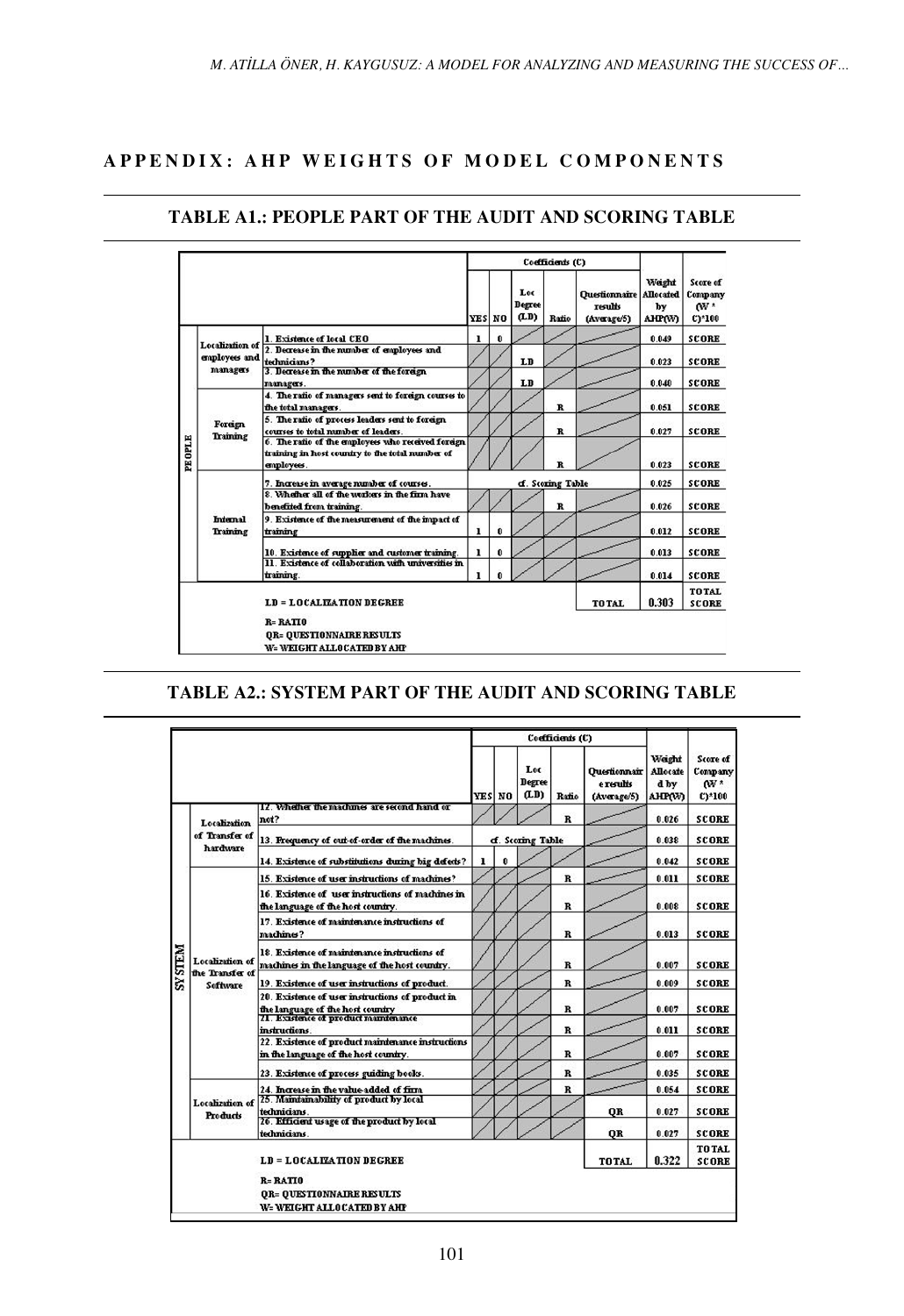|              |                                               |                                                                                                                |            |    |                    | Codificients (C) |                                                |                                                                                                                           | Score of               |
|--------------|-----------------------------------------------|----------------------------------------------------------------------------------------------------------------|------------|----|--------------------|------------------|------------------------------------------------|---------------------------------------------------------------------------------------------------------------------------|------------------------|
|              |                                               |                                                                                                                | <b>YES</b> | N0 | Loc<br>Degree<br>ጨ | Ratio            | <b>Ouestionnaire</b><br>results<br>(Average/5) | Weight<br><b>Allocated</b><br>ŀ٧<br><b>AHP(W)</b><br>0.059<br>0.007<br>0.005<br>0.003<br>0.004<br>0.005<br>0.010<br>0.005 | Company<br>W*<br>CY100 |
|              | Localization of<br>the.<br><b>Structure</b>   | Organizational 27. Localization of the units of the organization<br>and change in the organizational structure |            |    |                    | R                |                                                |                                                                                                                           | SCORE                  |
|              |                                               | 28. Communication abilities of superiors.                                                                      |            |    |                    |                  | <b>OR</b>                                      |                                                                                                                           | <b>SCORE</b>           |
|              | Communicatio<br>nin the                       | 29. Suitability of organization for communication                                                              |            |    |                    |                  | <b>OR</b>                                      |                                                                                                                           | SCORE                  |
|              | <b>Organization</b>                           | 30. Non-existence of time pressure                                                                             |            |    |                    |                  | <b>OR</b>                                      |                                                                                                                           | <b>SCORE</b>           |
|              |                                               | 31. Non-existence of foreign language problems.                                                                |            |    |                    |                  | QR                                             |                                                                                                                           | <b>SCORE</b>           |
|              | Coordination<br>in the<br><b>Organization</b> | 32. Existence of Encouragement for voluntary<br>coordination (Team spirit).                                    |            |    |                    |                  | <b>OR</b>                                      |                                                                                                                           | <b>SCORE</b>           |
| ORGANIZATION |                                               | 33. Attendance of employees to the decision-<br>making processes.                                              |            |    |                    |                  | <b>OR</b>                                      |                                                                                                                           | <b>SCORE</b>           |
|              |                                               | 34. Non-existence of complexity in the working<br>enironned.                                                   |            |    |                    |                  | <b>OR</b>                                      |                                                                                                                           | <b>SCORE</b>           |
|              |                                               | 35. Satisfaction of personnel with reward system.<br>of organization                                           |            |    |                    |                  | <b>OR</b>                                      | 0.005                                                                                                                     | <b>SCORE</b>           |
|              |                                               | 36. Satisfaction of personnel with promotion<br>system of the organization.                                    |            |    |                    |                  | <b>OR</b>                                      | 0.006                                                                                                                     | <b>SCORE</b>           |
|              | Motivation in<br>the.                         | 37. Satisfaction of personnel with wage system of<br>the organization.                                         |            |    |                    |                  | <b>OR</b>                                      | 0.010                                                                                                                     | <b>SCORE</b>           |
|              | <b>Organization</b>                           | 38. Satisfaction of personnel with leave system of<br>the organization.                                        |            |    |                    |                  | <b>OR</b>                                      | 0.004                                                                                                                     | <b>SCORE</b>           |
|              |                                               | 39. Salisfaction of personnel with the activities of<br><b>TTT</b>                                             |            |    |                    |                  | QR                                             | 0.003                                                                                                                     | SCORE                  |
|              |                                               | 40. Satisfaction of the personnel with the initiative<br>given.                                                |            |    |                    |                  | QR                                             | 0.007                                                                                                                     | <b>SCORE</b>           |
|              | Adoption of                                   | 41. Adeption of TQM                                                                                            | ı          | 0  |                    |                  |                                                | 0.034                                                                                                                     | <b>SCORE</b>           |
|              | contemporary<br>teduiques and<br>applications | 42. Adeption of ISO                                                                                            | ٦          |    |                    |                  |                                                | 0.017                                                                                                                     | <b>SCORE</b>           |
|              |                                               | <b>LD=LOCALIZATION DEGREE</b>                                                                                  |            |    |                    |                  | <b>TOTAL</b>                                   | 0.184                                                                                                                     |                        |
|              |                                               | $B = BATIO$<br><b>QR= QUESTIONNAIRE RESULTS</b><br>WE WEIGHT ALLOCATED BY AHP                                  |            |    |                    |                  |                                                |                                                                                                                           |                        |

# **TABLE A3.: ORGANIZATION PART OF THE AUDIT AND SCORING TABLE**

#### **TABLE A4.: KNOWLEDGE PART OF THE AUDIT AND SCORING TABLE**

|           |                                                                                                                       |                                                                                   |                                                    |              |               |                              | Coefficients (C) |                                                          |                               |                                                            |
|-----------|-----------------------------------------------------------------------------------------------------------------------|-----------------------------------------------------------------------------------|----------------------------------------------------|--------------|---------------|------------------------------|------------------|----------------------------------------------------------|-------------------------------|------------------------------------------------------------|
|           |                                                                                                                       |                                                                                   |                                                    |              | <b>YES NO</b> | Loc<br><b>Degree</b><br>(LD) | Ratio            | <b>Questionnaire Allocated</b><br>results<br>(Average/5) | Weight<br>by<br><b>AHPOVO</b> | Score of<br>Company<br>$\mathbf{w}$<br>$C$ <sup>+100</sup> |
|           |                                                                                                                       |                                                                                   | 43. Existence of CAD                               | ı            | û             |                              |                  |                                                          | 0.006                         | <b>SCORE</b>                                               |
|           | SYSTEM-<br><b>BASED</b>                                                                                               | <b>Existence</b> of                                                               | 44. Existence of CAM                               | $\mathbf{1}$ | ft.           |                              |                  |                                                          | 0.006                         | <b>SCORE</b>                                               |
|           | <b>KNOWLEDG</b>                                                                                                       | manufacturing &<br>design software                                                | 45. Existence of DNC                               | $\mathbf{I}$ | ń             |                              |                  |                                                          | 0.006                         | <b>SCORE</b>                                               |
|           | к                                                                                                                     |                                                                                   | 46. Existence of CNC                               | $\mathbf{I}$ | û             |                              |                  |                                                          | 0.006                         | <b>SCORE</b>                                               |
|           | <b>INFRASTRUC</b><br><b>TURE</b>                                                                                      | 47. Existence of network between the machines in<br>the manufacturing department. |                                                    | $\mathbf{1}$ | û             |                              |                  |                                                          | 0.022                         | <b>SCORE</b>                                               |
|           |                                                                                                                       |                                                                                   | 48. Existence of work instructions in the software | ı            | 0             |                              |                  |                                                          | 0.014                         | <b>SCORE</b>                                               |
| KNOWLEDGE | <b>ORGANIZATI</b><br><b>ON-BASED</b><br>KNOWLEDG 50. Existence of web page of organization.<br>ĸ<br><b>INFRASTRUC</b> | 49. Existence of indranet in the organization.                                    |                                                    | ī            | û             |                              |                  |                                                          | 0.021                         | <b>SCORE</b>                                               |
|           |                                                                                                                       |                                                                                   |                                                    | ı            | $\mathbf{0}$  |                              |                  |                                                          | 0.015                         | <b>SCORE</b>                                               |
|           |                                                                                                                       | 51. Existence of continuous WWW connection.                                       |                                                    | ı            | $\mathbf{0}$  |                              |                  |                                                          | 0.015                         | <b>SCORE</b>                                               |
|           | <b>TURE</b>                                                                                                           | 52. Existence of MIS application in the<br>erganization.                          |                                                    | $\mathbf{1}$ | û             |                              |                  |                                                          | 0.024                         | <b>SCORE</b>                                               |
|           | HUMAN-<br><b>BASED</b>                                                                                                | 53. Existence of PC operator training.                                            |                                                    | ı            | û             |                              |                  |                                                          | 0.016                         | <b>SCORE</b>                                               |
|           | <b>KNOWLEDG</b>                                                                                                       | 54. Existence of software training.                                               |                                                    | ı            | 0             |                              |                  |                                                          | 0.025                         | <b>SCORE</b>                                               |
|           | к                                                                                                                     | INFRASTRUC 55. Existence of network training.                                     |                                                    | ı            | û             |                              |                  |                                                          | 0.014                         | <b>SCORE</b>                                               |
|           |                                                                                                                       | <b>LD = LOCALIZATION DEGREE</b>                                                   |                                                    |              |               |                              |                  | TOTAL                                                    | 0.190                         | <b>TOTAL</b><br><b>SCORE</b>                               |
|           |                                                                                                                       | <b>R= RATIO</b><br><b>OR= OUESTIONNAIRE RESULTS</b><br>W=WEIGHT ALLOCATED BY AHP  |                                                    |              |               |                              |                  |                                                          |                               |                                                            |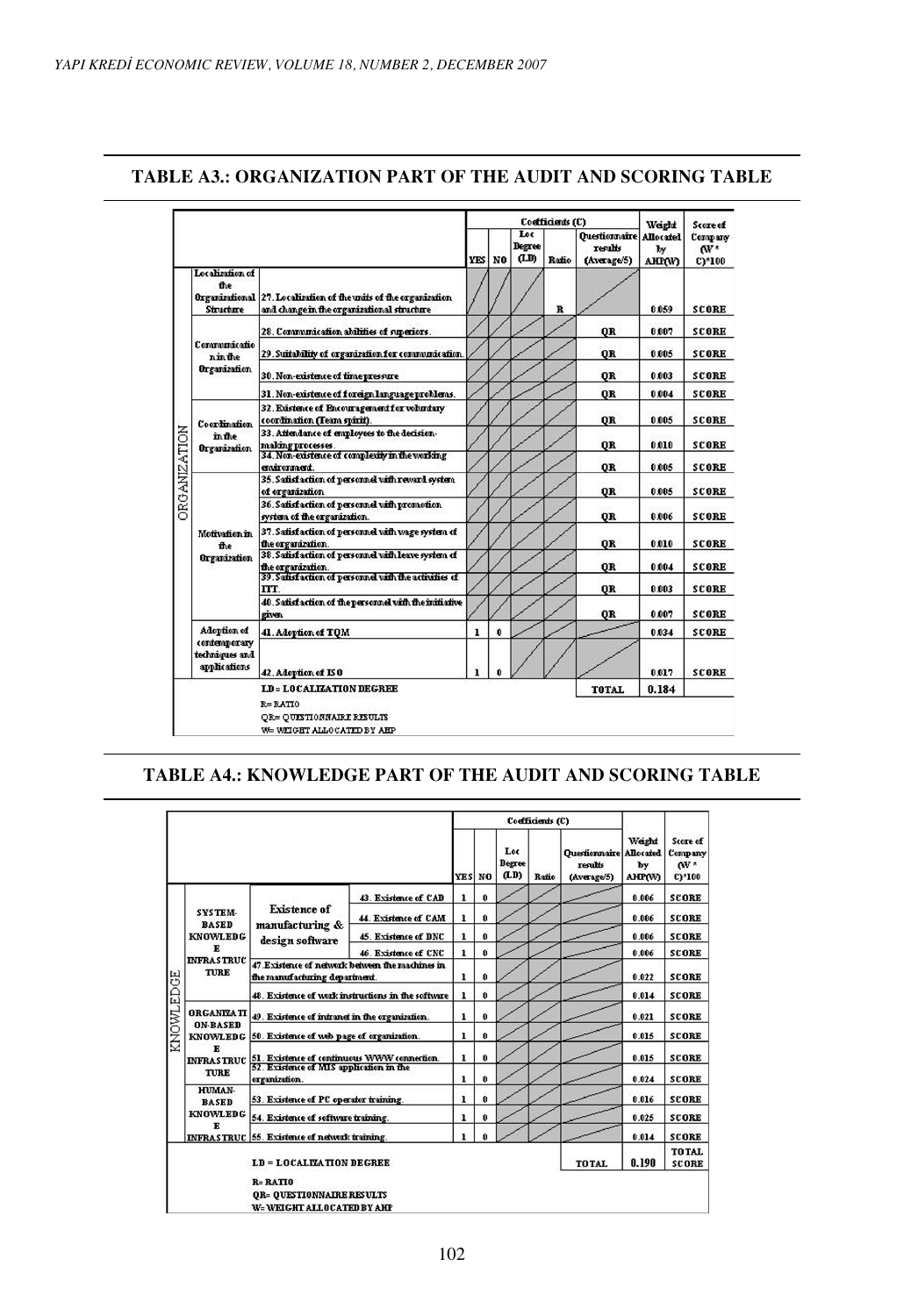### **R E F E R E N C E S**

[1] Tschirky H., Bringing Technology into Management: The Call of Reality Going Beyond Industrial Management at the ETH, Paper presented at PICMET97, PORTLAND International Conference on Management of Engineering and Technology, Portland, Oregon, USA (1997)

[2] Jarayama V., Agrawal R.K., and Seethamraju R.J., "International Technology Transfer Model" paper presented at PICMET97, PORTLAND International Conference on Management of Engineering and Technology, Portland, Oregon, USA (1997)

[3] Sharif N., Reengineering Technology Governance for Philippines 2000, Technological Forecasting and Social Change 54 (1997) 37 – 55.

[4] Sharif N, Book Review – "Development Techniques for International Technology Transfer, M. LeGoc, Westport, CT: Quorum Books, 2002", Technological Forecasting and Social Change 70 (2003) 923 – 927.

[5] Ramanathan, A Normative Model for Planning and Implementing International Technology Transfer, Paper presented at PICMET99, PORTLAND International Conference on Management of Engineering and Technology, Portland, Oregon, USA (1999).

[6] Franza R.M and Srivastava R., Measuring ROI for Military to Private sector Technology Transfer, Paper presented at PICMET99, PORTLAND International Conference on Management of Engineering and Technology, Portland, Oregon, USA, 1999.

[7] Şimsek S., Lisans Anlaşmaları Yoluyla Teknoloji Transferi, T.O.B.B., Ankara, 1999.

[8] Baranson J., Technology Transfer Through the International Firm, The American Economic Review 60 (2) (1970) 435-440.

[9] Solo R., The Capacity to Assimilate an Advanced Technology, The American Economic Review 56 (1-2) (1966) 91-97.

[10] Glinow M.A.V, Schnepp O, Bhambri A., Assessing Success in the United States-China Technology Transfer in "Technology Transfer in International Business", edits. Agmon T. and Glinow M.A.V, Oxford University Press, New York, 1991.

[11] Reddy N. M. And Zhao L., Managing International Technology Transfer Negotiation, Technovation 13 (6) (1993) 383 – 397.

[12] Kohler B.M & Rubenstein A.H.& Douds C.F., A

Behavioral Study of International Technology Transfer Between the United States and West Germany, Research Policy 2 (1973), 160-184.

[13] Mason R. H., Masson F. G., Balance of Payments Costs and Conditions of Technology Transfer to Latin America, Journal of International Business Studies 5 (1) (1974) 73-85.

[14] Lynch B.P., An Empirical Assessment of Perrow's Technology Construct, Administrative Science Quarterly 19 (3) (1974) 338-356.

[15] Wilking M., The Role of Private Business in the International Diffusion of Technology, The Journal of Economic History 34 (1) (1974) 166-168.

[16] Mansfield E., International Technology Transfer: Forms, Resources, Requirements and Policies, The American Economic Review, 65 (2) (1975) 372-376.

[17] Aharoni Y., Education and technology Transfer: Recipient Point of View, in Technology Transfer in International Business, Oxford Press, New York, 1991.

[18] Şimşek M., Üçüncü Dünya Ülkelerinde ve Türkiye'de Savunma Sanayii, T.O.B.B., Yayın no: SAGEB-3, AR-GE-1, 1989.

[19] Reddy N. M. And Zhao L., International Technology Transfer: A Review, Research Policy 10 (1990) 285-307.

[20] Andersen S.E, Grude K.V. and Haug T., Goal Directed Project Management, Kogan Page London, 1996.

[21] Özkan, İ. M., Başoğlu, A. N., Öner, M. A., Web-Based Knowledge Management Systems: A Field Study of "MORN" in R&D Project Management, Defense Sciences Journal 1 (1) (2002) 29 – 75.

[22] Saaty, T. L., Vargas, L. G., The Logic of Priorities – Applications in Business, Energy, Health, and Transportation, Kluwer-Nijhoff Publishing, Boston, 1982.

[23] Israeli, A. A., Mehrez, A., Bochen, D., Hakim, D., Justification of global positioning systems purchase using the analytic hierarchical process – The case of the Israeli Defense Force, Technovation 18 (6/7) (1998)  $409 - 424.$ 

[24] Cheng, C-H, Yang, K-L, Hwang, C-L, Evaluating attack helicopters by AHP based on linguistic variable weight, European Journal of Operational Research 116 (1999), 423 – 435.